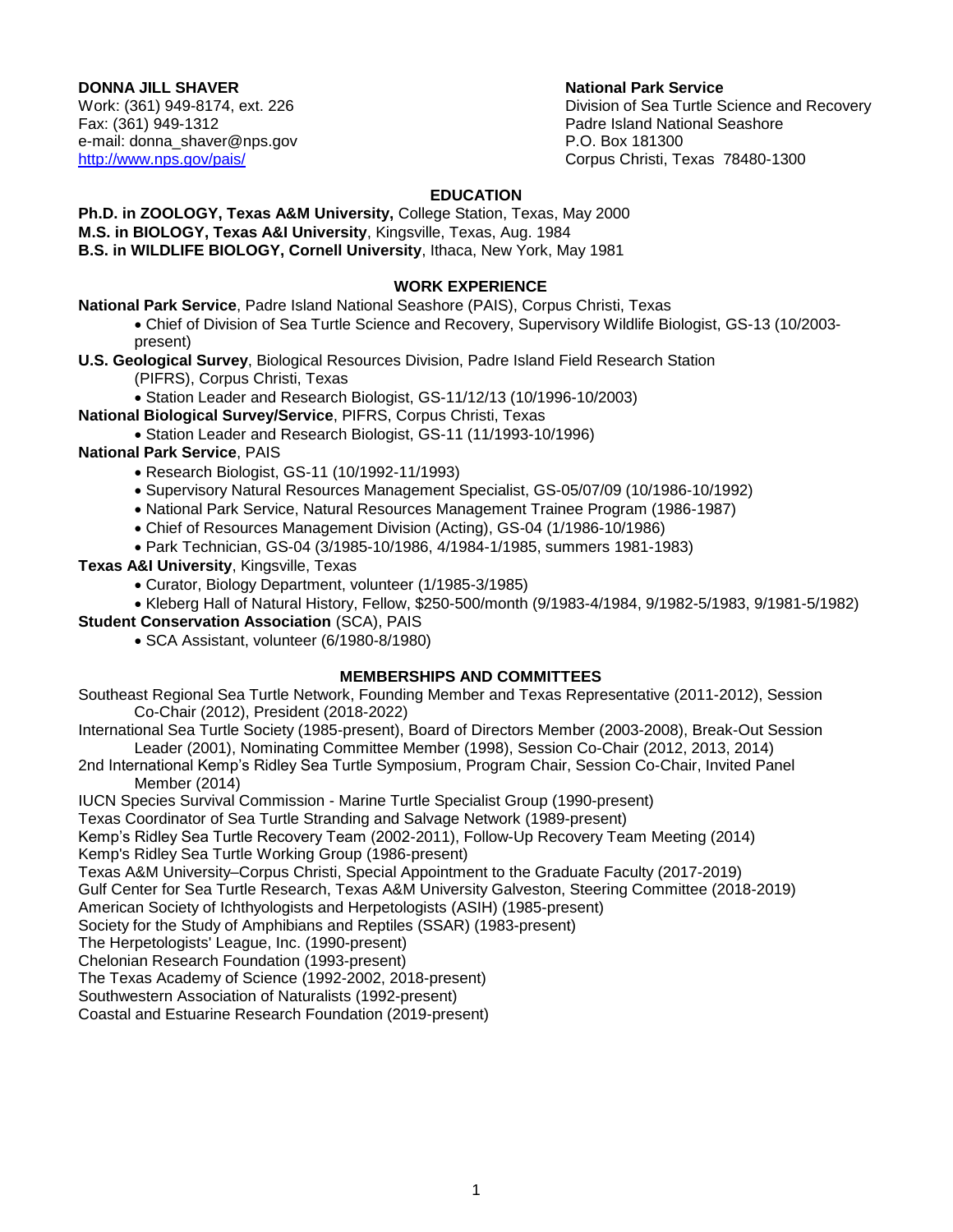### **AWARDS AND HONORS**

International Sea Turtle Society Lifetime Achievement Award (Feb. 2018) Coastal Bend Bays Foundation, 2016 Coastal Community [Presented to the PAIS, Division of Sea Turtle Science and Recovery] (Nov. 2016) DOI, National Park Service (NPS), Performance Award (Oct. 2015) Texas Shores Magazine, Coastal Icon article (Fall/Winter 2014) Harte's Heroes Legends of the Gulf 2014 (June 2014) U.S. Fish and Wildlife Service 2013 Endangered Species Recovery Champion Award - Agency Partner (May 2014) Texas Highways Magazine, Extraordinary Texans article (Sept. 2013) DOI, NPS, Director's Award for Natural Resource Research for 2012 (Mar. 2013) DOI, National Park Service (NPS), Performance Award (Oct. 2012) DOI, NPS, Intermountain Regional Director's Award for Natural Resource Research for 2012 (Oct. 2012) Corpus Christi Caller Times Newspaper 2011 Newsmaker of the Year (Jan. 1, 2012) DOI, National Park Service (NPS), Performance Award (Oct. 2011) DOI, National Park Service (NPS), Performance Award (Oct. 2010) DOI, National Park Service (NPS), Performance Award (Oct. 2009) DOI, NPS, Performance Award (Oct. 2008) DOI, NPS, Star Award (Sept. 2007) DOI, NPS, Star Award (Sept. 2006) NPS Intermountain Region Courage Award (Mar. 2006) YWCA Y Women in Careers Award (Mar. 2006) ABC World News Tonight Person of the Week (aired 29 July 2005) Houston Zoo's Conservation Hero of the Month (July 2005) Department of the Interior (DOI), NPS, Quality Step Increase (2004) Coastal Bend Bays Foundation, Individual Coastal Contribution Award (2003) DOI, U.S. Geological Survey (USGS), Star Award (2003) Sierra Club, Lonestar Chapter, 2002 Herman Rudenberg Award (2003) Texas General Land Office, Individual Coastal Contribution Award (2002) DOI, USGS, Star Award (2001) U.S. Department of Commerce, National Marine Fisheries Service, Certificate of Appreciation (1998) DOI, NPS, Intermountain Field Area 1996 Field Director's Award for Natural Resources Research (1997) DOI, NPS, Southwest Cluster 1996 Natural Resource Research Award (1997) DOI, NPS, On-the-Spot Award (1997) DOI, USGS, Star Award (1996) DOI, National Biological Survey, Special Service Act, On-the-Spot Award (1996) U.S. Department of Commerce, National Oceanic and Atmospheric Administration, Certificate of Recognition (1995) DOI, NPS, Southwest Region Award for Research in Natural Resources (1992) Southern Living Magazine Outstanding Southerner Honor (1992) DOI, NPS, Performance Award (1991) DOI, NPS, Special Act Service Award (1989) DOI, NPS, Special Achievement Award (1986) DOI, NPS, Special Achievement Award (1986) Caesar Kleberg Hall of Natural History Fellowship (1981-1984) Texas A&I University Biology Club Scholarship (1983) DOI, NPS Special Achievement Award (1982) **PROFESSIONAL PROFILES AND LINKS TO WORK PRODUCTS** ORCID: <https://orcid.org/0000-0003-1379-8974> GOOGLE SCHOLAR: <https://scholar.google.com/citations?user=BlA5gLYAAAAJ&hl=en>

GULFBASE: <https://www.gulfbase.org/people/dr-donna-j-shaver>

FRONTIERS: <https://loop.frontiersin.org/people/610704/overview>

PUBLONS: <https://publons.com/researcher/2655702/donna-j-shaver/>

RESEARCH GATE: [https://www.researchgate.net/profile/Donna\\_Shaver](https://www.researchgate.net/profile/Donna_Shaver)

Herpetological Review Profile:<https://herpetologistsleague.org/donna-shaver-profile/>

Facebook: Padre Island NS Division of Sea Turtle Science & Recovery

You Tube: Padre Island NS Division of Sea Turtles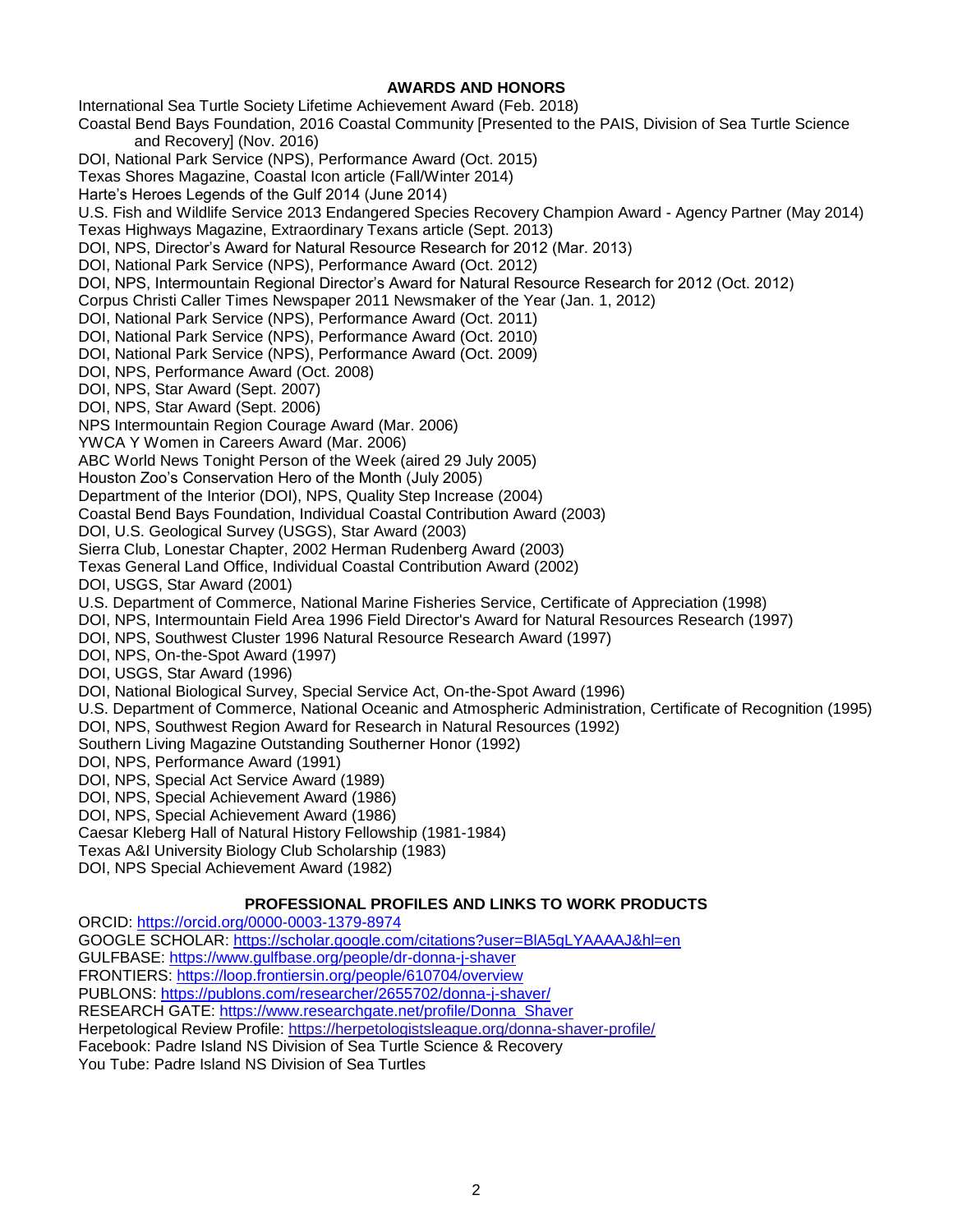#### **PUBLICATIONS AND REPORTS**

- Putman, N., E, Seney, P. Verley, D. Shaver, M. López-Castro, M. Cook, V. Guzmán, B. Brost, S. Ceriani, R. Díaz Mirón, J. Peña, M. Tzeek, R. Valverde, C. Cantón, L. Howell, J. Ley, M. Tumlin, W. Teas, C.W. Caillouet Jr., E. Cuevas, B. Gallaway, P. Richards, and K. Mansfield. In Press. Predicted distributions and abundances of the sea turtle "lost years" in the western North Atlantic Ocean. Ecography.
- Shaver, D.J. In press. Sea Turtles of the Laguna Madre. Chapter for book titled Resources of the Laguna Madre of Mexico and Texas. Tunnell and Withers (editors).
- Backof, T.F., D.J. Shaver, J. Shelby Walker, and C.D. Marshall. 2019. Describing transient infertility in Kemp's ridley sea turtle (*Lepidochelys kempii*) in Texas, USA. Herpetological Review 50(2):272-274.
- Bevan, E.M., T. Wibbels, D. Shaver, J. Shelby Walker, F. Illescas, J. Montano, J. Ortiz, J.J. Pena, L. Sarti, B.M.Z. Najera, and P. Burchfield. 2019. Comparison of beach temperatures in the nesting range of the Kemp's ridley sea turtle in the Gulf of Mexico, Mexico and USA. Endangered Species Research 40:31-40.
- Rafferty, P., D.J. Shaver, H.R. Frandsen, and M. Montello. 2019. *Lepidochelys kempii* (Kemp's Ridley Sea Turtle). Nesting. Herpetological Review 50(2):350.
- Reich, K.J., M.C. Lopez-Castro, D. Shaver, C. Iseton, K.M. Hart, C. Schmitt, and M. Hooper. 2019. Changes in the foraging strategy of Kemp's ridley (*Lepidochelys kempii*) in the northern Gulf post Deepwater Horizon Spill. The 36 th Annual Symposium on Sea Turtle Biology and Conservation, Lima, Peru, p. 182-183. J.C. Mangel, A. Rees, M. Pajuelo, F. Cordova, and N. Acuna (compilers). NOAA Technical Memorandum NMFS-SEFSC-734.
- Shaver. D.J. 2019. Texas Sea Turtle Nesting and Stranding 2018 report. National Park Service, Department of the Interior. 22 pp.
- Shaver, D.J. and H.R. Frandsen. 2019. *Eretmochelys imbricata* (Hawksbill Sea Turtle). Nesting. Herpetological Review 50(2):350-351.
- Shaver, D.J., H.R. Frandsen, and J. Shelby Walker. 2019. *Dermochelys coriacea* (Leatherback Sea Turtle). Nesting. Herpetological Review 50(2):350.
- Shaver, D.J., H.R. Frandsen, J. Shelby Walker, M.A. Montello, S. Thurman, C.J. Nairn, B.M. Shamblin, P.H. Dutton, and A. Frey. 2019. *Chelonia mydas* (Green sea turtle). Nesting Behavior. Herpetological Review 50(3)555- 556.
- Shaver, D.J., J. Shelby Walker, T.F. Backof. 2019. Fibropapillomatosis prevalence and distribution in green turtles, *Chelonia mydas*, in Texas (USA) Diseases of Aquatic Organisms 136:175-182.
- Shaver, D.J. and M.M Streich. 2019. Sea turtles. In: Texans on the Brink, Threatened and Endangered Animals, p. 161-167. B.R. Chapman and W.I. Lutterschmidt (editors). Texas A&M University Press. ISBN: 9781623497316.
- Stephenson Craven, K., J.Y.S. Hodgson, D.J. Shaver, J. Shelby Walker, M.R. Villalba-Guerra, and D.W. Owens. 2019. Evaluation of gonadal tissue to validate size at reproductive maturity in Kemp's ridley sea turtles found stranded in Texas, USA. Diversity 11(5), 76; [doi:10.3390/d11050076.](http://dx.doi.org/10.3390/d11050076)
- Caillouet, C.W., Jr., S.W. Raborn, D.J. Shaver, N.F. Putman, B.J. Gallaway, and K.L. Mansfield. 2018. Did declining carrying capacity for the Kemp's ridley sea turtle population within the Gulf of Mexico contribute to the nesting setback in 2010−2017? Chelonian Conservation and Biology 17(1): 123-133.
- Hart, K.M., A.R. Iverson, I. Fujisaki, M.M. Lamont, D. Bucklin, and D.J. Shaver. 2018. Marine threats overlap key foraging habitat for two imperiled sea turtle species in the Gulf of Mexico. Frontiers in Marine Science doi 10.3389/fmars.2018.00336.
- Hart, K.M., A.R. Iverson, I. Fujisaki, M.M. Lamont, D. Bucklin, and D.J. Shaver. 2018. Sympatry or syntopy?: Investigating drivers of distribution and co-occurrence for two imperiled sea turtle species in Gulf of Mexico neritic waters. Ecology and Evolution DOI: 10.1002/ece3.4691.
- Shaver. D.J. 2018. Texas Sea Turtle Nesting and Stranding 2017 report. National Park Service, Department of the Interior. 22 pp.
- Shelby Walker, J., D.J. Shaver, B.A. Stacy, L.J. Flewelling, M.H. Broadwater, and and Z. Wang. 2018. Brevetoxin exposure in sea turtles in south Texas (USA) during *Karenia brevis* red tide. Diseases of Aquatic Organisms 127:145-150.
- Avens, L., L.R. Goshe, L. Coggins, D. Shaver, and B. Higgins. 2017. Variability in age and size at maturation, reproductive longevity, and long-term growth dynamics for Kemp's ridley sea turtles (*Lepidochelys kempii*) in the Gulf of Mexico. PLOS ONE12(3): e0173999. doi.org/10.1371/journal.pone.0173999.
- Bjorndal, K.A., A.B. Bolten, M. Chaloupka, V.S. Saba, C. Bellini, M. A.G. Marcovaldi, A.J.B. Santos, L.F. Wurdig Bortolon, A.B. Meylan, P.A. Meylan, J. Gray, R. Hardy, B. Brost, M. Bresette, J.C. Gorham, S. Connett, B. Van Sciver Crouchley, M. Dawson, D. Hayes, C.E. Diez, R.P. van Dam, S. Willis, M. Nava, K.M. Hart, M.S. Cherkiss, A.G. Crowder, C. Pollock, Z. Hillis-Starr, F.A. Muñoz Tenería, R. Herrera-Pavón, V. Labrada-Martagón, A. Lorences, A. Negrete-Philippe, M.M. Lamont, AM.. Foley, R. Bailey, R.R. Carthy, Russell Scarpino, Erin McMichael, Jane A. Provancha, Annabelle Brooks, Adriana Jardim, M. López-Mendilaharsu,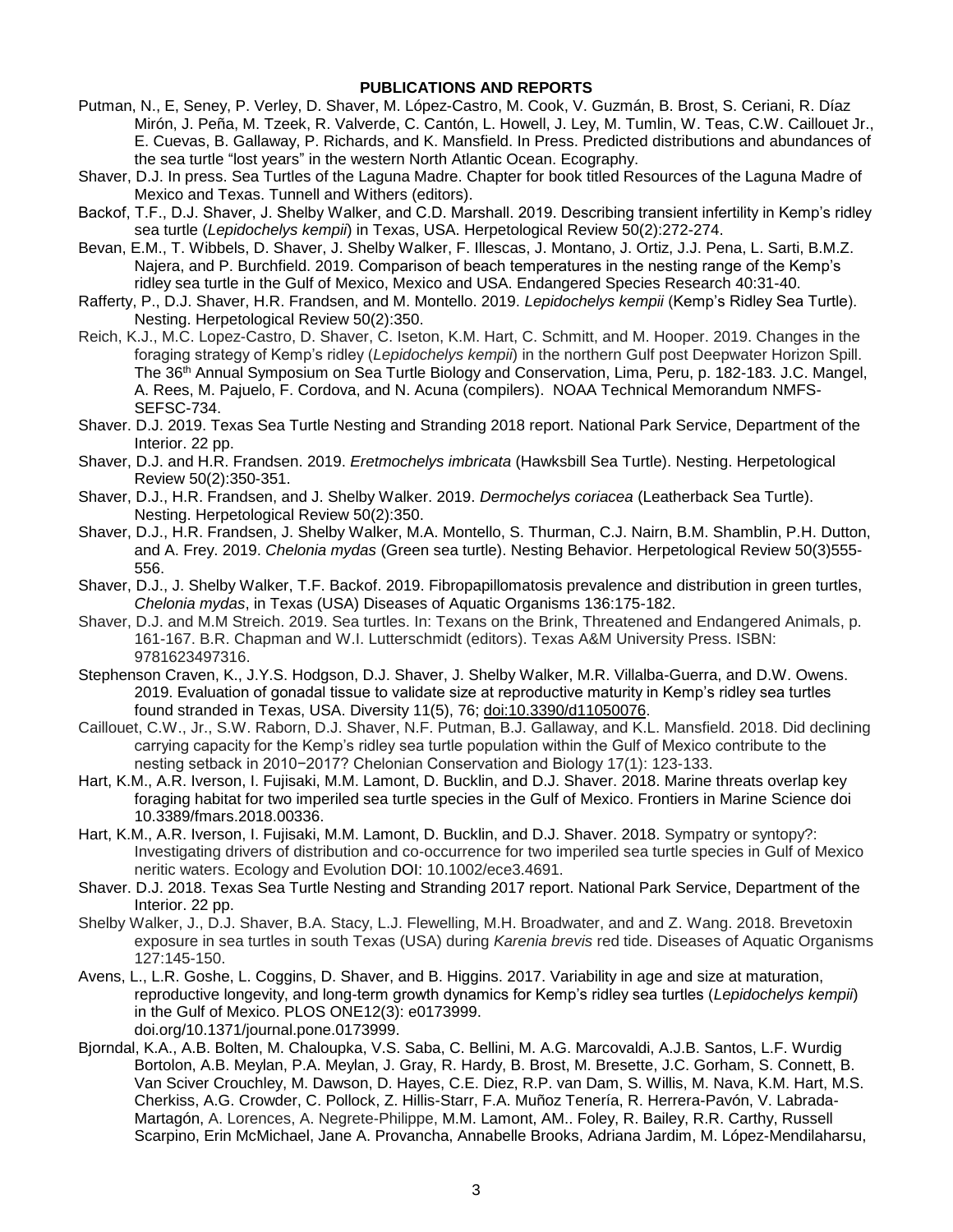D. González-Paredes, A. Estrades, A. Fallabrino, G. Martínez-Souza, G.M. Vélez-Rubio, R.H. Boulon, Jr., J.A. Collazo, R. Wershoven, V. Guzmán Hernández, T.B. Stringell, A. Sanghera, P.B. Richardson, A.C. Broderick, Quinton Phillips, Marta Calosso, John A. B. Claydon, T.L. Metz, A.L. Gordon, A.M. Landry, Jr., D.J. Shaver, J. Blumenthal, L. Collyer, B.J. Godley, A. McGowan, M.J. Witt, C.L. Campbell, C.J. Lagueux, T.L. Bethel, and L. Kenyon. 2017. Ecological regime shift drives declining growth rates of sea turtles throughout the West Atlantic. Global Change Biology 2017:1-13. doi: 10.1111/gcb.13712.

- Reich, K.J., M.C. López-Castro, D.J. Shaver, C. Iseton, K.M. Hart, C.J. Schmitt, and M.J. Hooper. 2017. Changes in the foraging strategy of Kemp's ridley (*Lepidochelys kempii*) in the Northern Gulf of Mexico post Deepwater Horizon Spill. Endangered Species Research 33:281-289.
- Shaver. D.J. 2017. Texas Sea Turtle Nesting and Stranding 2016 report. National Park Service, Department of the Interior. 18 pp.
- Shaver, D.J., K.M. Hart, I. Fujisaki, D. Bucklin, A.R. Iverson, C. Rubio, T.F. Backof, P.M. Burchfield, R. de Jesus Gonzales Diaz Miron, P.H. Dutton, A. Frey, J. Pena, D. Gomez Gamez, H.J. Martinez, and J. Ortiz. 2017. Inter-nesting movements and habitat use of adult female Kemp's ridley turtles in the Gulf of Mexico. PLOS ONE 12(3): e0174248. [doi:](http://journals.plos.org/plosone/article?id=10.1371/journal.pone.0174248) [10.1371/journal.pone.0174248.](http://journals.plos.org/plosone/article?id=10.1371/journal.pone.0174248)
- Shaver, D.J., P.E. Tissot, M.M. Streich, J. Shelby Walker, C. Rubio, A.F. Amos, J.A. George, and M.R. Pasawicz. 2017. Hypothermic stunning of green sea turtles in a western Gulf of Mexico foraging habitat. PLOS ONE 12(3): e0173820. [doi 10.1371/journal.pone.0173920.](http://dx.doi.org/10.1371/journal.pone.0173920)
- Caillouet, C.W., Jr., N.F. Putman, D.J. Shaver, R.A. Valverde, E.E. Seney, K.J. Lohmann, K.L. Mansfield, B.J. Gallaway, J.P. Flanagan, and M.H. Godfrey. 2016. A call for evaluation of the contribution made by rescue, resuscitation, rehabilitation, and release translocations to Kemp's ridley (*Lepidochelys kempii*) population recovery. Herpetological Conservation and Biology 11:486-496.
- Gallaway, B.J., W.J. Gazey, C.W. Caillouet, Jr., P.T. Plotkin, F.A. Abreau Grobois, A.F. Amos, P.M. Burchfield, R.R. Carthy, M.A. Castro Martinez, J.G. Cole, A.T. Coleman, M. Cook, S. DiMarco, S.P. Epperly, M. Fujiwara, D. Gomez Gamez, G.L. Graham, W.L. Griffin, F. Illescas Martinez, M.M. Lamont, R.L. Lewison, K.J. Lohmann, J.M. Nance, J. Pitchford, N.F. Putman, S.W. Rayborn, J.K. Rester, J.J. Rudloe, L. Sarti Martinez, M. Schexnayder, J.R. Schmid, D.J. Shaver, C. Slay, A.D. Tucker, M. Tumlin, T. Wibbels, and B.M. Zapata Najera. 2016. Development of a Kemp's ridley sea turtle stock assessment model. Gulf of Mexico Science 33(2):138-157.
- Gallaway, B.J., W.J. Gazey, T. Wibbels, E. Bevan, D.J. Shaver, and J. George. 2016. Evaluation of the status of Kemp's ridley sea turtle following the 2010 Deepwater Horizon Oil Spill. Gulf of Mexico Science 33(2):192- 205.
- Howell, L.N., K.J. Reich, D.J. Shaver, and A.M. Landry, Jr., C.C. Gorga. 2016. Ontogenetic shifts in diet and habitat of juvenile green sea turtles in the northwestern Gulf of Mexico. Marine Ecology Progress Series. 559:217- 229. doi 10.3354/meps11897.
- Howell, L.N. and D.J. Shaver. 2016. Diet of green sea turtles along the Texas coast: A 15-year study. The 34<sup>th</sup> Annual Symposium on Sea Turtle Biology and Conservation, New Orleans, Louisiana, p. 235. L. Belskis, A. Frey, M. Jensen, R. LeRoux, and K. Stewart (compilers). NOAA Technical Memorandum NMFS-SEFSC-701.
- Hurtado, L., X.de la Rosa-Reyna, M. Mateos, D.J. Shaver, J. Thiltges, R. Metz, J. Hill, and C. Johnson. 2016. Thousands of SNPs in the critically endangered Kemp's ridley sea turtle (*Lepidochelys kempii*) revealed by ddRAD-seq: opportunities for previously elusive conservation genomics research in this species. Gulf of Mexico Science 33(2):214-218.
- Shaver, D.J., C. Rubio, J. Shelby Walker, J. George, A.F. Amos, K. Reich, C. Jones, and T. Shearer. 2016. Kemp's ridley sea turtle (*Lepidochelys kempii*) nesting on the Texas coast: Geographic, temporal, and demographic trends through 2014. Special Issue of Gulf of Mexico Science 33(2):158-178.
- Shamblin, B.M., P.H. Dutton, D.J. Shaver, D.A. Bagley, N.F. Putman, K.L. Mansfield, L.M. Ehrhart, L.J. Peña, and C.J. Nairn. 2016. Mexican origins for the Texas green turtle foraging aggregation: a cautionary tale of incomplete baselines and poor marker resolution. Journal of Experimental Marine Biology and Ecology. doi: 10.1016/j.jembe.2016.11.009.
- Shaver. D.J. 2016. Texas Sea Turtle Nesting and Stranding 2015 report. National Park Service, Department of the Interior. 18 pp.
- Shaver, D.J. 2016. Texas Sea Turtle Nesting and Stranding Manual (revised in 2016). National Park Service, Department of the Interior. 49 pp.
- Shaver, D.J., K. Hart, I. Fujisaki, C. Rubio, A. Sartain, J. Pena, P. Burchfield, D. Gomez Gamez, R. de Jesus Gonzales Diaz Miron, H.J. Martinez Ortiz, and J. Ortiz. 2016. Migratory corridors of adult female Kemp's ridley turtles in the Gulf of Mexico. The 34<sup>th</sup> Annual Symposium on Sea Turtle Biology and Conservation, New Orleans, Louisiana, p. 239. L. Belskis, A. Frey, M. Jensen, R. LeRoux, and K. Stewart (compilers). NOAA Technical Memorandum NMFS-SEFSC-701.
- Shaver, D.J., K.M. Hart, I. Fujisaki, C. Rubio, A.R. Sartain-Iverson, J. Pena, D. Gomez Gamez, R. de Jesus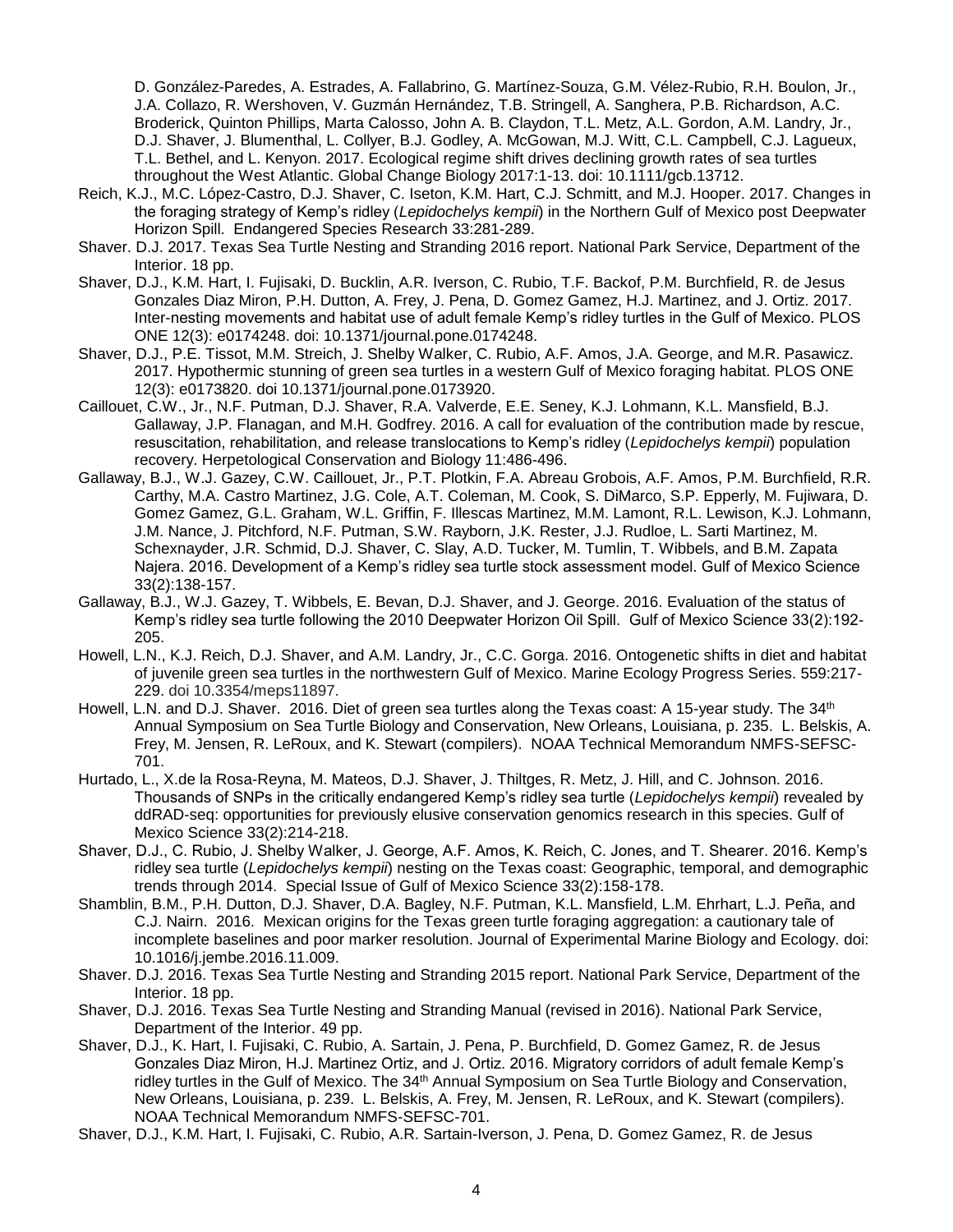Gonzales Diaz Miron, P.M. Burchfield, H.J. Martinez, and J. Ortiz. 2016. Corrigendum to "Migratory corridors of adult female Kemp's ridley turtles in the Gulf of Mexico". Biological Conservation 195(201):297.

- Shaver, D.J., K.M. Hart, I. Fujisaki, C. Rubio, A.R. Sartain-Iverson, J. Pena, D. Gomez Gamez, R. de Jesus Gonzales Diaz Miron, P.M. Burchfield, H.J. Martinez, and J. Ortiz. 2016. Migratory corridors of adult female Kemp's ridley turtles in the Gulf of Mexico. Biological Conservation 194(2016):158-167.
- Shaver, D.J., M.M. Lamont, S. Maxwell, J. Shelby Walker, and T. Dillingham. 2016. Head-started Kemp's ridley turtle (*Lepidochelys kempii*) nest recorded in Florida: possible implications. Chelonian Conservation and Biology 15(1): 138-143.
- Caillouet, C.W., Jr., D.J. Shaver, and A.M. Landry Jr. 2015. Kemp's ridley sea turtle (*Lepidochelys kempii*) headstart and reintroduction to PAIS, Texas. Herpetological Conservation and Biology 10(Symposium):309-377.
- Howell, L.N., K.J. Reich, D.J. Shaver, and A.M. Landry, Jr. 2015. Integration of gut content and stable isotope analysis to investigate ontogenetic shifts in diet and habitat by juvenile green sea turtles (*Chelonia mydas*) along the Texas coast. The 33<sup>rd</sup> Annual Symposium on Sea Turtle Biology and Conservation, Baltimore, Maryland, p. 141. T. Tucker, L. Belskis, A. Panagopoulou, A. Rees, M. Frick, K. Williams, R. LeRoux, and K. Stewart (compilers). NOAA Technical Memorandum NMFS-SEFSC-645.
- Shaver, D.J., and C.W. Caillouet, Jr. 2015. Reintroduction of Kemp's ridley (*Lepidochelys kempii*) sea turtle to PAIS, Texas and its connection to head-starting. Herpetological Conservation and Biology 10(Symposium):378-435.
- Shaver. D.J. 2015. Texas Sea Turtle Nesting and Stranding 2014 report. National Park Service, Department of the Interior. 19 pp.
- Faust, D.R., M.J. Hooper, G.P. Cobb, M. Barnes, D. Shaver, S. Ertolacci, and P.N. Smith. 2014. Inorganic elements in green sea turtles (*Chelonia mydas*): Relationships among external and internal tissues. Environmental Toxicology and Chemistry, 1-8. doi: 10.1002/etc.2650.
- Frey, A., P.H. Dutton, D.J. Shaver, J. Shelby Walker, and C. Rubio. 2014. Abundance of nesting Kemp's ridley turtles (*Lepidochelys kempii*) in Texas: a novel approach using genetics to improve population census. Endangered Species Research 23:63-71.
- Shaver. D.J. 2014. Texas Sea Turtle Nesting and Stranding 2013 report. National Park Service, Department of the Interior. 19 pp.
- Anderson, J.D., D.J. Shaver, and W.J. Karel. 2013. Genetic diversity and natal origins of green turtles (*Chelonia mydas*) in the Western Gulf of Mexico. Journal of Herpetology 47(2):251-257.
- Epperly, S.P., S.S. Heppell, P.M. Richards, M.A. Castro Martinez, B. Zapata, A.L. Sarti Martinez, L.J. Pena, and D.J. Shaver. 2013. Mortality rates of Kemp's ridley sea turtles in the neritic waters of the United States. The 33rd Annual Symposium on Sea Turtle Biology and Conservation, Baltimore, Maryland, p. 219. T. Tucker, L. Belskis, A. Panagopoulou, A. Rees, M. Frick, K. Williams, R. LeRoux, and K. Stewart (compilers). NOAA Technical Memorandum NMFS-SEFSC-645.
- Frey, A., P.H. Dutton, and D.J. Shaver. 2013. Kemp's ridley nesting on the Texas coast: Assigning nesting females to unknown nests using microsatellites. The 30<sup>th</sup> International Sea Turtle Symposium on Sea Turtle Biology and Conservation, Goa, India, p. 140. J. Blumenthal, A. Panagopoulou, and A.F. Rees (compilers). NOAA Technical Memorandum NMFW-SEFSC-640.
- Putman, N.F., K.L. Mansfield, R. He, D.J. Shaver, and P. Verley. 2013. Predicting the distribution of oceanic-stage Kemp's ridley sea turtles. Biology Letters 9: 20130345. doi.org/10.1098/rsbl.2013.0345.
- Shaver, D.J. 2013. Texas Sea Turtle Nesting and Stranding 2012 report. National Park Service, Department of the Interior. 19 pp.
- Shaver, D.J., K.M. Hart, I. Fujisaki, C. Rubio, and A.R. Sartain. 2013. Movement mysteries unveiled: Spatial ecology of juvenile green sea turtles. In: Reptiles in Research: Investigations of Ecology, Physiology, Behavior from Desert to Sea, p. 463-484. W. Lutterschmidt (editor). Nova Science Publishers, Inc. ISBN: 978-1-62808- 599-0.
- Shaver, D.J., K. Hart, C. Rubio, A.R. Sartain, J. Pena, P.M. Burchfield, D. Gomez Gamez, and J. Ortiz. 2013. Foraging area fidelity for Kemp's ridleys in the Gulf of Mexico. Ecology and Evolution 3(7): 2002-2012. doi: 10.1002/ece3.594.
- LeBlanc, A.M., T. Wibbels, D.J. Shaver, and. J. S. Walker. 2012. Temperature-dependent sex determination in the Kemp's ridley: Effects of incubation temperatures on sex ratios. Endangered Species Research 19:123- 128.
- Howell, L.N., K.J. Reich, D.J. Shaver, and A.M. Landry. 2012. Evidence of multiple ontogenetic shifts of green turtles along the lower Texas coast. The 31<sup>st</sup> International Sea Turtle Symposium on Sea Turtle Biology and Conservation, Apr. 2011 San Diego, California, p. 139-140. T.T. Jones, and B.P. Wallace (compilers). NOAA Technical Memorandum NMFS-SEFSC-631.
- Howell, L.N., A.M. Landry, Jr., and D.J. Shaver. 2012. Food habits of juvenile green sea turtles (*Chelonia mydas*) along the Texas coast. The 29<sup>th</sup> International Sea Turtle Symposium on Sea Turtle Biology and Conservation, Feb. 2009, Brisbane, Queensland, Australia, p. 69-70. L. Belskis, M. Frick, A. Panagopoulou,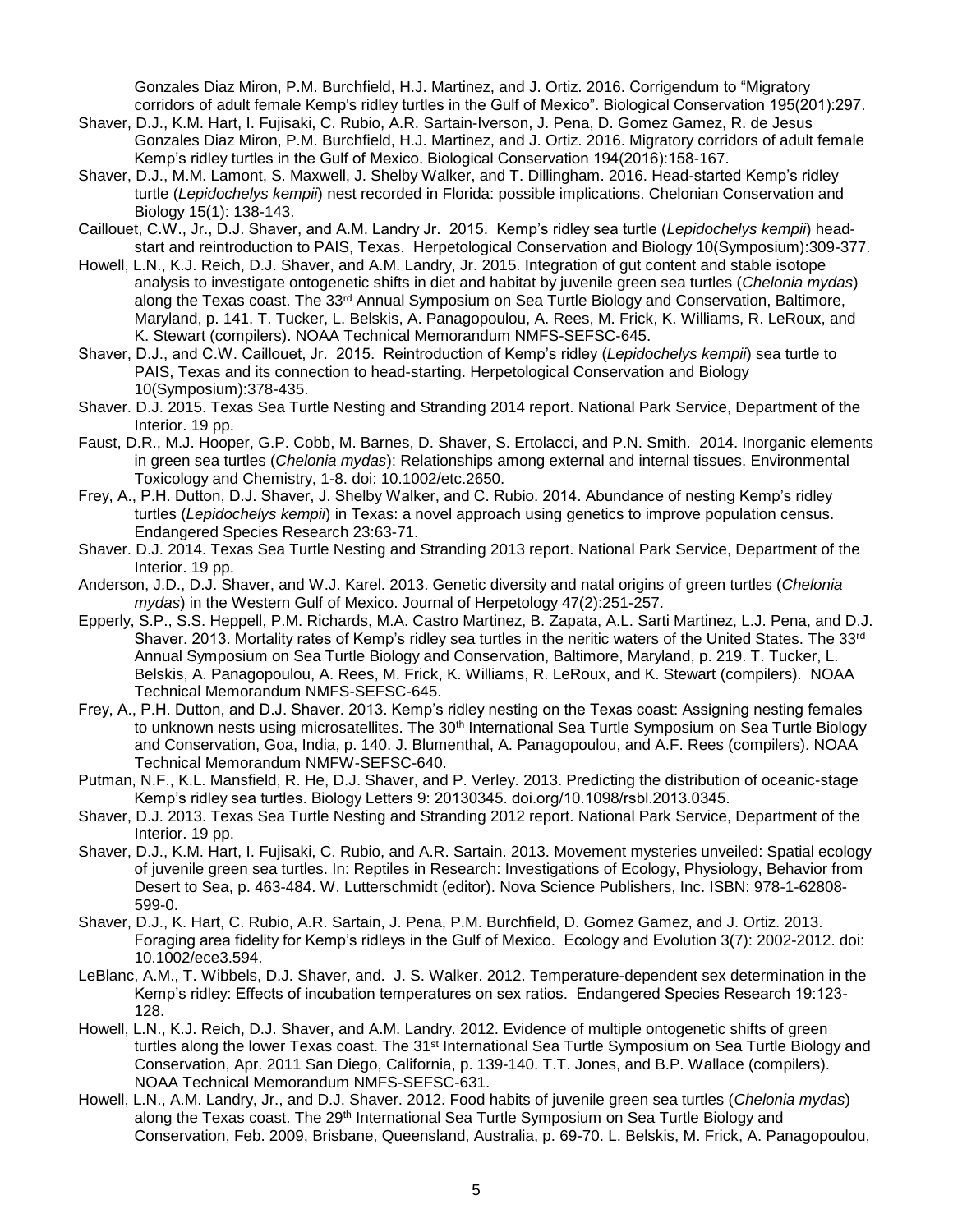A. Rees, and K. Williams (compilers). NOAA Technical Memorandum NMFS-SEFSC-630.

- Shaver, D.J., C, Rubio, J.S. Walker, and P.H. Dutton. 2012. Record cold stunning, population growth, and fibropapillomatosis (FP) in green sea turtles in Texas. The 31<sup>st</sup> International Sea Turtle Symposium on Sea Turtle Biology and Conservation, Apr. 2011 San Diego, California, p. 18. T.T. Jones, and B.P. Wallace (compilers). NOAA Technical Memorandum NMFS-SEFSC-631.
- Shaver, D.J. 2012. Texas Sea Turtle Nesting and Stranding 2011 report. National Park Service, Department of the Interior. 20 pp.
- Caillouet, C.W., Jr., D.J. Shaver, A.M. Landry, Jr., D.W. Owens, and P.C.H. Pritchard. 2011. Commentary: Kemp's ridley sea turtle (*Lepidochelys kempii*) age at first nesting. Chelonian Conservation and Biology 10(2):288- 293.
- Richards, P.M., S.P. Epperly, S.S. Heppell, R.T. King, C.R. Sasso, F. Moncada, G. Nordase, D.J. Shaver, Y. Medina, and J. Zurita. 2011. Sea turtle population estimates incorporating uncertainty: A new approach applied to western North Atlantic Loggerheads (*Caretta caretta*). Endangered Species Research 15:151- 158.
- Shaver, D.J. 2011. Texas Sea Turtle Nesting and Stranding 2010 report. National Park Service, Department of the Interior. 18 pp.
- Walker, J. S., and D.J. Shaver. 2011. Establish new techniques to protect increasing numbers of endangered Kemp's ridley sea turtle eggs at PAIS. Final NRPP report to National Park Service, Department of the Interior. 18 pp.
- Shaver, D.J. 2010. Texas Sea Turtle Nesting and Stranding 2009 report. National Park Service, Department of the Interior. 34 pp.
- Tristan, T., D.J. Shaver, J. Kimbro, T. deMaar, T. Metz, J. George, and A. Amos. 2010. Identification of Fibropapillomatosis in green sea turtles (*Chelonia mydas*) on the Texas coast. Journal of Herpetological Medicine and Surgery 20(4):109-112.
- Shaver, D.J. 2009. Texas Sea Turtle Nesting and Stranding 2008 report. National Park Service, Department of the Interior. 38 pp.
- Frey, A., P.H. Dutton, and D.J. Shaver. 2008. Use of microsatellite markers for assigning Kemp's ridley nesting females to unknown nests on the Texas coast. In: Proceedings of the 27<sup>th</sup> Annual Symposium on Sea Turtle Biology and Conservation, Feb, 2007. Myrtle Beach, South Carolina, p. 85. A.F. Rees, M. Frick, A. Panagopoulou, and K. Williams (compilers). NOAA Technical Memorandum NMFS-SEFSC-569.
- Shaver, D.J. 2008. Kemp's ridley nesting increasing in Texas. In: Proceedings of the 25<sup>th</sup> Annual Symposium on Sea Turtle Biology and Conservation, Jan, 2005. Savannah, Georgia, p. 33. H. Kalb, A.S. Rohde, K. Gayheart, and K. Shanker (compilers). NOAA Technical Memorandum NMFS-SEFSC-582.
- Shaver, D.J. 2008. Texas Sea Turtle Nesting and Stranding 2007 report. National Park Service, Department of the Interior. 33 pp.
- Shaver, D.J. and C. Rubio. 2008. Post-nesting movements of wild and head-started Kemp's ridley sea turtles. In: Proceedings of the 27<sup>th</sup> Annual Symposium on Sea Turtle Biology and Conservation, Feb., 2007, Myrtle Beach, South Carolina, p. 62. A.F. Rees, M. Frick, A. Panagopoulou, and K. Williams (compilers). NOAA Technical Memorandum NMFS-SEFSC-569.
- Shaver, D.J. and C. Rubio. 2008. Post-nesting movement of wild and head-started Kemp's ridley sea turtles (*Lepidochelys kempii*) in the Gulf of Mexico. Endangered Species Research 4:43-55.
- Snover, M.L., C.W. Caillouet, Jr., C.T. Fontaine, and D.J. Shaver. 2008. Application of a biphasic growth model to describe growth to maturity in the head-start Kemp's ridley sea turtle. In: Proceedings of the 27th Annual Symposium on Sea Turtle Biology and Conservation, Feb., 2007, Myrtle Beach, South Carolina, p. 140. A.F. Rees, M. Frick, A. Panagopoulou, and K. Williams (compilers). NOAA Technical Memorandum NMFS-SEFSC-569.
- Walker, J. S., and D.J. Shaver. 2008. Protecting endangered Kemp's ridley sea turtle nests from vehicular traffic at PAIS. Final NRPP report to National Park Service, Department of the Interior. 26 pp.
- Bowen, B.W., W.S. Grant, Z. Hillis-Starr, D.J. Shaver, K.A. Bjorndal, A.B. Bolten, and A.L. Bass. 2007. The advocate and the scientist: debating the commercial exploitation of endangered hawksbill turtles. Molecular Ecology (2007) 16:3514-3515.
- Bowen, B.W., W.S. Grant, Z. Hillis-Starr, D.J. Shaver, K.A. Bjorndal, A.B. Bolten, and A.L. Bass. 2007. Mixed-stock analysis reveals migration of juvenile hawksbill turtles (*Eretmochelys imbricata*) in the Caribbean Sea. Molecular Ecology (2007) 16:49-60.
- Morrealle, S.J., P.T. Plotkin, D.J. Shaver, and H. Kalb. 2007. Migration and movements of ridley turtles. In: Biology and Conservation of Ridley Sea Turtles, p. 213-230. P.T. Plotkin (editor). Smithsonian Institution Press.
- Shaver, D.J., and T. Wibbels. 2007. Headstarting of Kemp's ridley turtles. In: Biology and Conservation of Ridley Sea Turtles, p. 297-324. P.T. Plotkin (editor). Smithsonian Institution Press.
- Shaver, D.J. 2007. An attempt to re-establish a nesting colony of endangered Kemp's ridley sea turtles (*Lepidochelys kempii*) through experimental imprinting and head-starting. In: Marine Turtles Recovery of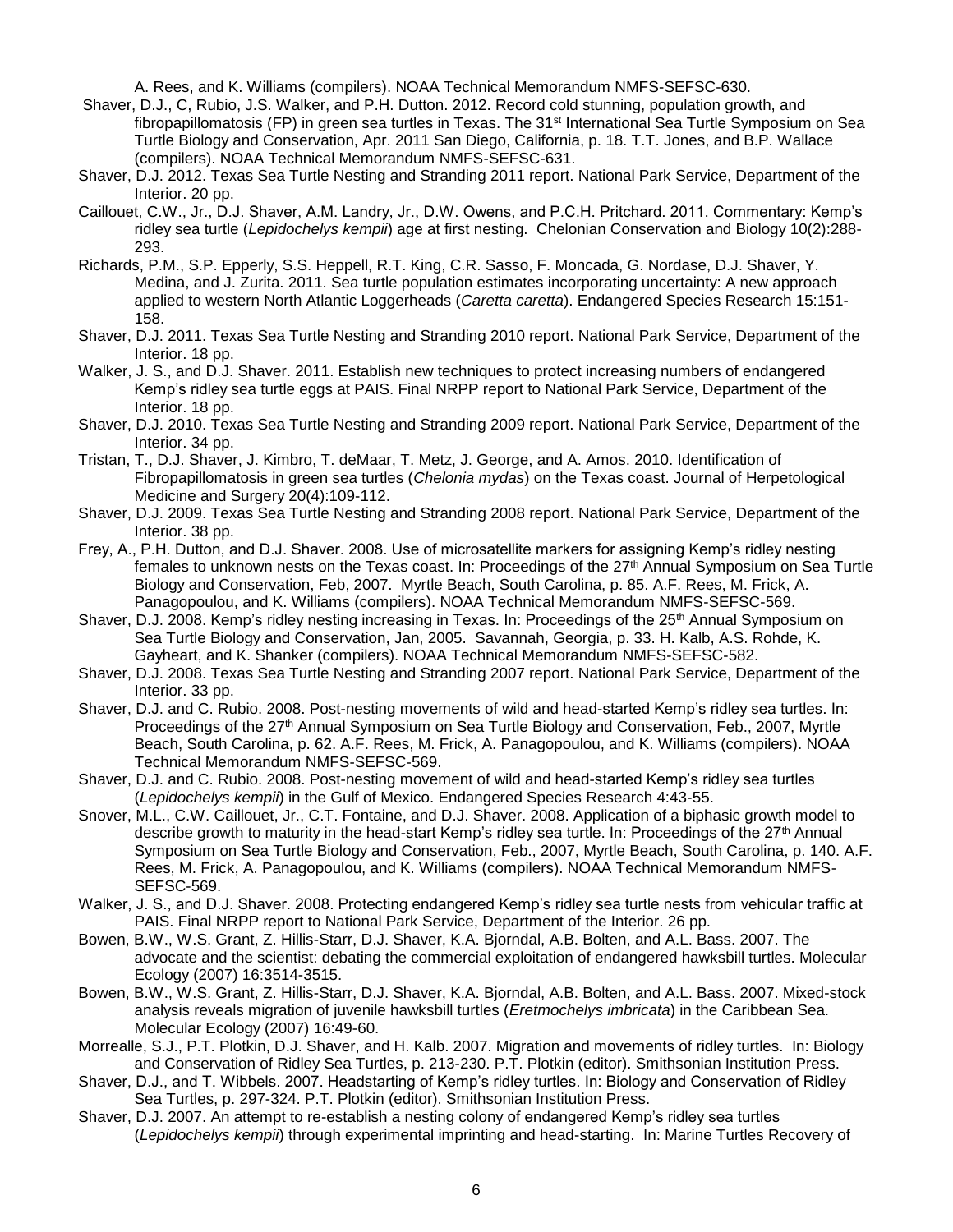Extinct Populations, p. 145-173. L.F. Lopez Juardo and A. Lira Loza (editors). Instituto Canario de Ciencias Marinas. Shaver, D.J. 2007. Texas Sea Turtle Nesting and Stranding 2006 report. National Park Service, Department of the Interior. 30 pp.

- Shaver, D.J. 2006. Kemp's ridley sea turtle habitat use in Mexico (2003-0121-009). Final Programmatic Report to National Fish and Wildlife Foundation. National Park Service, Department of the Interior. 59 pp.
- Shaver, D.J. 2006. Kemp's ridley sea turtle nesting increasing in Texas. In: People, Places, and Parks: Proceedings of the 2005 George Wright Society Conference on Parks, Protected Areas, and Cultural Sites, p. 391-397. D. Harmon (editor). The George Wright Society.
- Shaver, D.J. 2006. Kemp's Ridley Sea Turtle Project at PAIS and Texas sea turtle nesting and stranding 2004 report. National Park Service, Department of the Interior. 43 pp.
- Shaver, D.J. 2006. Kemp's Ridley Sea Turtle Project at PAIS and Texas sea turtle nesting and stranding 2005 report. National Park Service, Department of the Interior. 49 pp.
- Averbeck, M., D. Shaver, R.A. LeRoux, and P.H. Dutton. 2006. Genetic stock origin of hawksbill turtle strandings on the Texas coast based on MtDNA. In: Proceedings of the 26<sup>th</sup> Annual Symposium on Sea Turtle Biology and Conservation, Apr., 2006. Island of Crete, Creece, p. 287. M. Frick, A. Panagopoulou, A.F. Rees, and K. Williams (compilers). Book of Abstracts, International Sea Turtle Society.
- Dutton, P.H., V. Pease, and D. Shaver. 2006. Characterization of MtDNA variation among Kemp's ridley's nesting on Padre Island with reference to Rancho Nuevo genetic stock. In: Proceedings of the 26<sup>th</sup> Annual Symposium on Sea Turtle Biology and Conservation, Apr., 2006. Island of Crete, Greece, p. 189. M. Frick, A. Panagopoulou, A.F. Rees, and K. Williams (compilers). Book of Abstracts, International Sea Turtle Society.
- Shaver, D.J. 2005. Analysis of the Kemp's ridley imprinting and headstart project at PAIS, Texas, 1978-88, with subsequent Kemp's ridley nesting and stranding records on the Texas coast. Chelonian Conservation and Biology 4(4):846-859.
- Shaver, D.J. 2005. Kemp's ridley Sea Turtle Project at PAIS and Texas sea turtle nesting and stranding 2003 report. National Park Service, Department of the Interior. 36 pp.
- Shaver, D.J. 2005. Movements of juvenile green turtles in and from a south Texas developmental habitat. In: Proceedings of the 21<sup>st</sup>Annual Symposium on Sea Turtle Biology and Conservation, Feb. 24-28, 2001, Philadelphia, Pennsylvania, p. 70-71. M.S. Coyne and R.D. Clark (compilers). NOAA Technical Memorandum NMFS-SEFSC-528.
- Shaver, D.J., A.F. Amos, B. Higgins, and J. Mays. 2005. Record 42 Kemp's ridley nests found in Texas in 2004. Marine Turtle Newsletter 108:1-3.
- Shaver, D.J., B.A. Schroeder, R.A. Byles, P.M. Burchfield, J. Pena, R. Marquez, and H.J. Martinez. 2005. Movements and home ranges of adult male Kemp's ridley sea turtles (*Lepidochelys kempii*) in the Gulf of Mexico investigated by satellite telemetry. Chelonian Conservation and Biology 4(4):817-827.
- Bowen, B.W., A.L. Bass, S.-M. Chow, M. Bostrom, K.A. Bjorndal, A.B. Bolten, T. Okuyama, B.M. Bolker, S. Epperly, E. LaCasella, D. Shaver, M. Dodd, S.R. Hopkins-Murphy, J.A. Musick, M. Swingle, K. Rankin-Baransky, W.Teas, W.N. Witzell, and P.H. Dutton. 2004. Natal homing in juvenile loggerhead turtles (*Caretta caretta)*. Molecular Ecology 10.1111/j.1365-294x.2004.02356.x.
- Shaver, D.J. 2004. Kemp's ridley project at PAIS and Texas sea turtle nesting and stranding 2002 report. National Park Service, Department of the Interior. 41 pp.
- Shaver, D.J. 2004. Research for protection of endangered Kemp's ridley and other sea turtles. Final NRPP Report to U.S. Geological Survey and National Park Service. U.S. Geological Survey, Department of the Interior. 29 pp.
- Lewison, B., L. Crowder, and D.J. Shaver. 2003. Evaluating the impact of turtle excluder devices on strandings in the western Gulf of Mexico. In: Proceedings of the 22<sup>nd</sup> Annual Symposium on Sea Turtle Biology and Conservation, Apr. 4-7, 2002, Miami, Florida, p. 6. J. Seminoff (compiler). NOAA Technical Memorandum NMFS-SEFSC-503.
- Lewison, B., L. Crowder, and D.J. Shaver. 2003. The impact of Turtle Excluder Devices and fisheries closures on loggerhead and Kemp's ridley strandings in the western Gulf of Mexico. Conservation Biology 17(4):1089- 1097.
- Shaver, D.J., R.A. Byles, B.A. Schroeder, J. Pena, P.M. Burchfield, R. Marquez, and H.J. Martinez. 2003. Movements of adult male Kemp's ridley sea turtles (*Lepidochelys kempii*) in the Gulf of Mexico investigated by satellite telemetry. In: Proceedings of the 22<sup>nd</sup> Annual Symposium on Sea Turtle Biology and Conservation , Apr. 4-7, 2002, Miami, Florida, p. 56-57. J. Seminoff (compiler). NOAA Technical Memorandum NMFS-SEFSC-503.
- Wang, H.-C., A. Landry, F. Kenyon, G. Gill, L. Kenyon, S. Presti, D. Shaver-Miller. 2003. Mercury concentration in Kemp's ridley sea turtles from the Gulf of Mexico and South Atlantic. Abstract 260, In: The Society of Environmental Toxicology and Chemistry (SETAC) 24<sup>th</sup> Annual Meeting in North America, 9-13 Nov. 2003, Austin, Texas.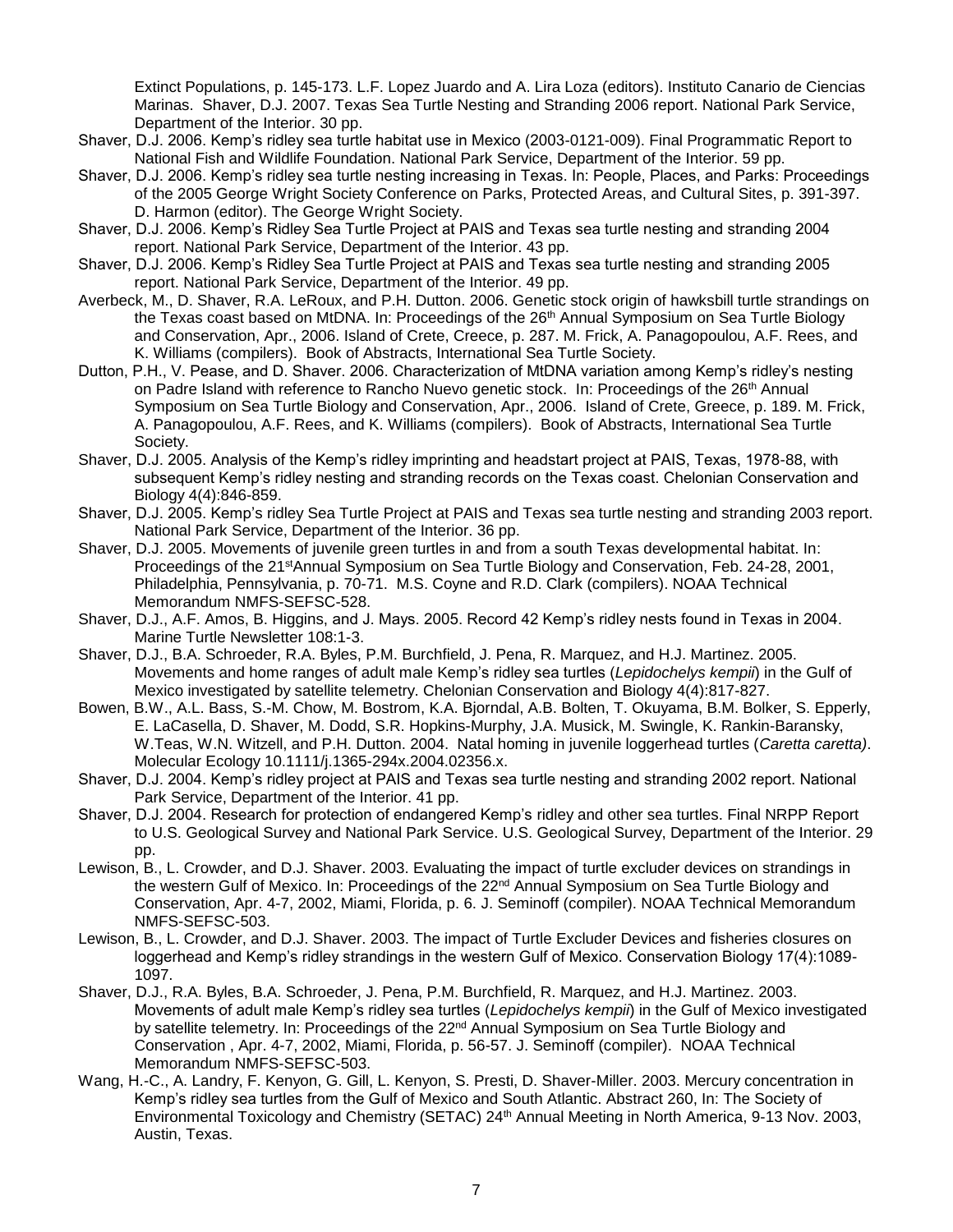- Shaver, D.J. 2002. Green sea turtles (*Chelonia mydas*) in a south Texas developmental habitat. In: Proceedings of the 20th Annual Symposium on Sea Turtle Biology and Conservation, Feb. 29 – Mar. 4, 2000, Orlando, Florida, p. 9. A. Mosier, A. Foley, and B. Brost (compilers). NOAA Technical Memorandum NMFS-SEFSC-477.
- Shaver, D.J. 2002. Kemp's ridley project at PAIS and Texas sea turtle nesting and stranding 2001 report. U.S. Geological Survey, Department of the Interior. 29 pp.
- Shaver, D.J. 2002. Research in support of the restoration of sea turtles and their habitat in national seashores and areas along the Texas coast, including the Laguna Madre. Final NRPP Report to U.S. Geological Survey and National Park Service. U.S. Geological Survey, Department of the Interior. 26 pp.
- Bjorndal, K.A., A.B. Bolten, B. Koike, B.A. Schroeder, D.J. Shaver, W.G. Teas, and W.N. Witzell. 2001. Somatic growth function for immature loggerhead sea turtles in southeastern U.S. waters. Fishery Bulletin 99:240- 246.
- Shaver, D.J. 2001. Kemp's Ridley Sea Turtles Travelers in the Gulf of Mexico. Southwest Parks and Monuments Association, Tuscon, Arizona. 8 pp.
- Shaver, D.J. 2001. PAIS Kemp's ridley sea turtle project and Texas sea turtle nesting and stranding 2000 report. U.S. Geological Survey, Department of the Interior. 59 pp.
- Shaver, D.J. 2001. U.S. Geological Survey/National Park Service Kemp's ridley sea turtle research and monitoring programs in Texas. In: Proceedings of the Gulf of Mexico Marine Protected Species Workshop, June 1999, New Orleans, Louisiana, p. 121-124. M. McKay, J. Nides, W. Lang, and D. Vigil (editors). Minerals Management Service, Gulf of Mexico OCS Region, MMS-2001-039.
- Shaver, D.J. 2000. Distribution, residency, and seasonal movements of the green sea turtle, *Chelonia mydas* (Linnaeus, 1758), in Texas. Unpublished Ph.D. Dissertation, Texas A&M University. 273 pp.
- Shaver, D.J. 2000. PAIS Kemp's ridley sea turtle project and Texas sea turtle nesting and stranding 1999 report. U.S. Geological Survey, Department of the Interior. 54 pp.
- Shaver, D.J. 2000. PAIS Kemp's ridley sea turtle project and Texas sea turtle nesting and stranding 2000 report. Report to the National Park Foundation and Unilever HPC, USA. U.S. Geological Survey, Department of the Interior. 53 pp.
- Shaver, D.J. 2000. Research in support of the restoration of sea turtles and their habitat in national seashores and areas along the Texas coast, including the Laguna Madre. FY 2000 NRPP Annual Report to the U.S. Geological Survey and National Park Service. U.S. Geological Survey, Department of the Interior. 14 pp.
- Shaver, D.J. 1999. Kemp's ridley sea turtle project at PAIS, Texas. In: Proceedings from the 17th Annual Gulf of Mexico Information Transfer Meeting, Dec. 16-18, 1997, New Orleans, Louisiana, p. 342-347. M. McKay and J. Nides (editors). Minerals Management Service, Gulf of Mexico OCS Region, MMS 99-0042.
- Shaver, D.J. 1999. PAIS Kemp's ridley sea turtle project and sea turtle strandings 1998 report. U.S. Geological Survey, Department of the Interior. 58 pp.
- Shaver, D.J. 1999. Research in support of the restoration of sea turtles and their habitat in national seashores and areas along the Texas coast, including the Laguna Madre. FY 1999 NRPP Annual Report to the U.S. Geological Survey and National Park Service. U.S. Geological Survey, Department of the Interior. 13 pp.
- Shaver, D.J. 1999. Sea turtle strandings in the Gulf of Mexico. In: Sharing our Gulf Conference Proceedings, June 10-12, 1998, College Station, Texas, p. 31-33. D. Owens (compiler) and M. Evans (editor). Texas Sea Grant Program, TAMU-SG-99-104.
- Shaver, D.J., and J.E. Miller. 1999. Kemp's ridley sea turtles return to PAIS. Park Science 19(2):16-17, 39.
- Shaver, D.J., and W. Teas. 1999. Stranding and salvage networks. In: Research and Management Techniques for the Conservation of Sea Turtles, p. 152-155. K.L. Eckert, K.A. Bjorndal, F.A. Abreu-Grobois, and M. Donnelly (editors). IUCN/Marine Turtle Specialist Group, Publication No. 4.
- Mays, J., and D.J. Shaver. 1998. Nesting trends in National Seashores along Atlantic and Gulf coast waters of the United States. Final NRPP Report. National Park Service and U.S. Geological Survey, Department of the Interior. 61 pp.
- Shaver, D.J. 1998. Expedition into the Parks, 1998 annual report, PAIS. U.S. Geological Survey, Department of the Interior. 92 pp.
- Shaver, D.J. 1998. Kemp's ridley sea turtle nesting on the Texas coast, 1979-1996. In: Proceedings of the 17th Annual Symposium on Sea Turtle Biology and Conservation, Mar. 4-8, 1997, Orlando, Florida, p. 91-94. S.P. Epperly and J. Braun (compilers). NOAA Technical Memorandum NMFS-SEFSC-415.
- Shaver, D.J. 1998. PAIS Kemp's ridley sea turtle project and sea turtle strandings 1997 report. U.S. Geological Survey, Department of the Interior. 44 pp.
- Shaver, D.J. 1998. Report on netting of green sea turtles at the Mansfield Channel, Texas during 1997. Report to the National Marine Fisheries Service under Interagency Agreement purchase order NA96AANFG0417. U.S. Geological Survey, Department of the Interior. 8 pp.
- Shaver, D.J. 1998. Sea turtle strandings along the Texas coast, 1980-94. In: Characteristics and Causes of Texas Marine Strandings, p. 57-72. R. Zimmerman (editor). NOAA Technical Reports NMFS 143.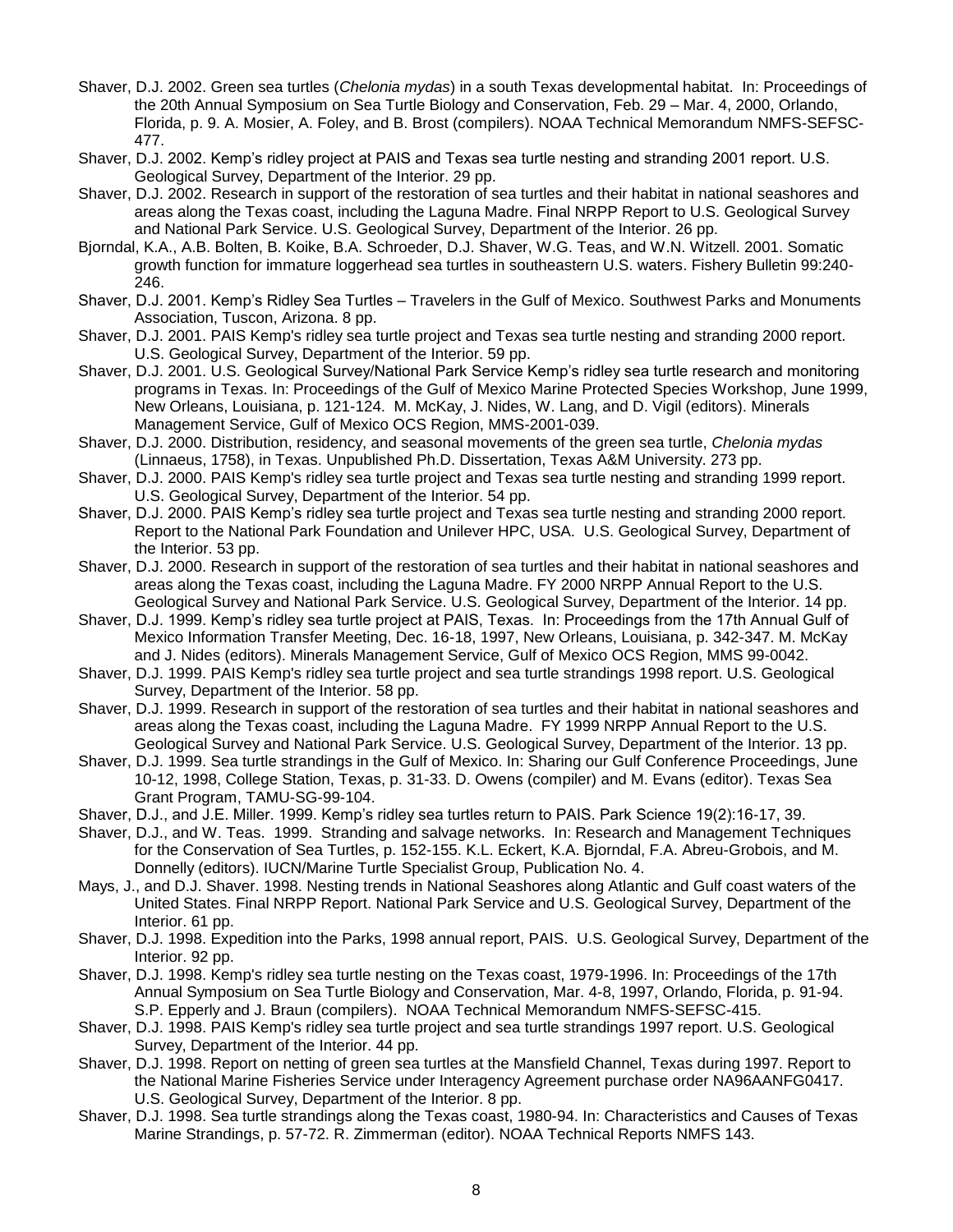- Shaver, D.J. 1998. Sea turtle strandings in Texas. In: Report of the Sea Turtle Health Assessment Workshop, 2-3 Feb. 1998, Part I: Background and Information Needs, Charleston, South Carolina, p. 75-80. P.A. Fair and L.J. Hansen (editors). NOAA Technical Memorandum NOS-NCCOS-CCEHBR-003.
- Shaver, D.J., and C.W. Caillouet, Jr. 1998. More Kemp's ridley turtles return to south Texas to nest. Marine Turtle Newsletter 82:1-5.
- Shaver, D.J., and P.T. Plotkin. 1998. Marine debris ingestion by sea turtles in south Texas: pre- and post-MARPOL Annex V. In: Proceedings of the 16th Annual Symposium on Sea Turtle Biology and Conservation, Feb. 28 - Mar. 1, 1996, Hilton Head, South Carolina, p. 124. R. Byles and Y. Fernandez (compilers). NOAA Technical Memorandum NMFS-SEFSC-412.
- Shaver, D.J. 1997. Expedition into the Parks, 1997 annual report, PAIS. U.S. Geological Survey, Department of the Interior. 72 pp.
- Shaver, D.J. 1997. Kemp's ridley turtles from an international project return to Texas to nest. In: Proceedings from the 16th Annual Gulf of Mexico Information Transfer Meeting, Dec. 10-12, 1996, New Orleans, Louisiana, p. 38-40. University of New Orleans (compiler). Minerals Management Service, Gulf of Mexico OCS Region, MMS 97-0038.
- Shaver, D.J. 1997. PAIS Kemp's ridley sea turtle project 1996 report. U.S. Geological Survey, Department of the Interior. 41 pp.
- Caillouet, C.W., Jr., D.J. Shaver, W.G. Teas, J.N. Nance, D.B. Revera, and A.C. Cannon. 1996. Relationship between sea turtle strandings and shrimp fishing effort in the northwestern Gulf of Mexico: 1986-1989 versus 1990-1993. Fishery Bulletin 94(2):237-249.
- Shaver, D.J. 1996. A note about Kemp's ridleys nesting in Texas. Marine Turtle Newsletter 75:25.
- Shaver, D.J. 1996. Head-started Kemp's ridley turtles nest in Texas. Marine Turtle Newsletter 74:5-7.
- Shaver, D.J. 1996. PAIS Kemp's ridley sea turtle project 1995 report. National Biological Service, Department of the Interior. 30 pp.
- Shaver, D.J. 1996. Record numbers of sea turtle strandings along the Texas coast during 1994. In: Proceedings of the 15th Annual Symposium on Sea Turtle Biology and Conservation, Feb. 20-25, 1995, Hilton Head, South Carolina, p. 290-293. J.A. Keinath, D.E. Barnard, J.A. Musick, and B.A. Bell (compilers). NOAA Technical Memorandum NMFS-SEFSC-387.
- Shaver, D.J. 1996. Sea turtle strandings along the Texas coast during 1994. In: Proceedings from the 14th Annual Gulf of Mexico Information Transfer Meeting, Nov. 15-17, 1994, New Orleans, Louisiana, p. 45-49. University of New Orleans (compiler). Minerals Management Service, Gulf of Mexico OCS Region, MMS 96-0024.
- Caillouet, C.W., Jr., C.T. Fontaine, S.A. Manzella-Tirpak, and D.J. Shaver. 1995. Survival of head-started Kemp's ridley sea turtles (*Lepidochelys kempii*) released into the Gulf of Mexico or adjacent bays. Chelonian Conservation and Biology 1(4):285-292.
- Shaver, D.J. 1995. Kemp's ridley sea turtles nest in south Texas. Marine Turtle Newsletter 70:10-11.
- Shaver, D.J. 1995. Sea turtle strandings along the Texas coast again cause concern. Marine Turtle Newsletter 70:2- 4.
- Shaver, D.J. 1994. Management and interpretation of threatened and endangered species: sea turtles. Contact 17:23-25.
- Shaver, D.J. 1994. PAIS Kemp's ridley sea turtle project 1994 report. National Biological Survey, Department of the Interior. 32 pp.
- Shaver, D.J. 1994. Relative abundance, temporal patterns, and growth of sea turtles at the Mansfield Channel, Texas. Journal of Herpetology 28(4):491-497.
- Shaver, D.J. 1994. Sea turtle abundance, seasonality, and growth at the Mansfield Channel, Texas. In: Proceedings of the 13th Annual Symposium on Sea Turtle Conservation and Biology, Feb. 23-27, 1993, Jekyll Island, Georgia, p. 166-169. B.A. Schroeder and B.E. Witherington (compilers). NOAA Technical Memorandum NMFS-SEFSC-341.
- Shaver, D.J. 1994. Sea turtle research and conservation projects at PAIS. National Biological Survey Research Information Bulletin Number 60.
- Shaver, D.J. 1994. Sea turtle strandings along the Texas coast reach alarming levels. Marine Turtle Newsletter 66:8-9.
- Shaver, D.J. 1994. Sea turtle survey: cooperative effort in the Mansfield Channel. Endangered Species Technical Bulletin 19(5):10
- Shaver, D.J. 1993. Cooperative study provides Texas turtle management information. In: 1992 Highlights of Natural Resources Management, p. 29. National Park Service Natural Resources Report NPS/NRPO/NRR-93/10.
- Shaver, D.J. 1993. PAIS Kemp's ridley sea turtle project 1993 report. National Park Service, Department of the Interior. 25 pp.
- Caillouet, C.W., Jr., M.J. Duronslet, A.M. Landry, Jr., and D.J. Shaver. 1992. Sea turtle strandings and shrimping effort on coasts of southwestern Louisiana and Texas. In: Proceedings of the 11th Annual Workshop on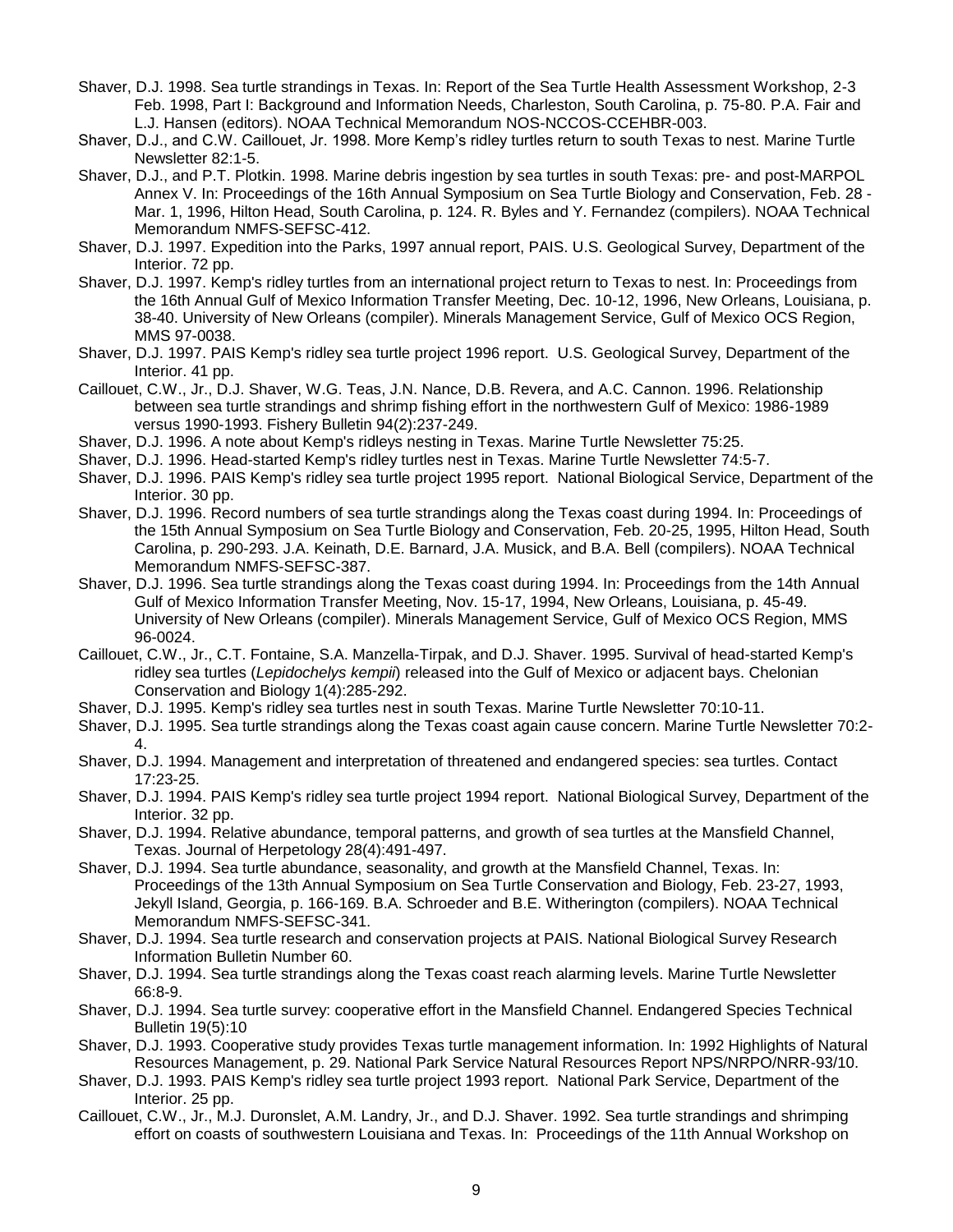Sea Turtle Conservation and Biology, Feb. 26-Mar. 2, 1991, Jekyll Island, Georgia, p. 24-27. M. Salmon and J. Wyneken (compilers). NOAA Technical Memorandum NMFS-SEFSC-302.

- Shaver, D.J. 1992. Crossing borders to help save the Kemp's ridley sea turtle. Contact 17:20-21.Shaver, D.J. 1992. Kemp's ridley research continues at PAIS. Park Science 12(4):26-27.
- Shaver, D.J. 1992. Kemp's ridley sea turtle reproduction. Herpetological Review 23(2): 59.
- Shaver, D.J., and M.R. Fletcher. 1992. Kemp's ridley sea turtles. Science 257:465-466.
- Shaver, D.J. 1992. PAIS Kemp's ridley sea turtle project 1992 report. National Park Service, Department of the Interior. 35 pp.
- Shaver, D.J. 1992. Sea turtle occurrence, abundance, and residency at the Mansfield Channel, Texas. Final report to Southwestern Parks and Monuments Association for activities conducted from Oct. 1991 - Sept. 1992. 25 pp.
- Caillouet, C.W., Jr., M.J. Duronslet, A.M. Landry, Jr., and D.J. Shaver. 1991. Sea turtle strandings and shrimp fishing effort in the northwestern Gulf of Mexico, 1986-1989. Fishery Bulletin 89(4):712-718.
- Shaver, D.J. 1991. Feeding ecology of Kemp's ridley in south Texas waters. Journal of Herpetology 25(3):327-334.
- Shaver, D.J. 1991. PAIS Kemp's ridley sea turtle project 1991 report. National Park Service, Department of the Interior. 39 pp.
- Shaver, D.J. 1991. Sea turtles in south Texas inshore waters. Report to U.S. Fish and Wildlife Service under Interagency Agreement 14-16-0002-89-919 for activities conducted from June, 1990 - Sept. 1991. 25 pp.
- Shaver, D.J. 1990. The feeding ecology of Kemp's ridley in south Texas waters. In: Proceedings of the 10th Annual Workshop on Sea Turtle Conservation and Biology, Feb. 20-25, 1990, Hilton Head, South Carolina, p. 137- 138. T.H. Richardson, J.I. Richardson, and M. Donnelly (compilers). NOAA Technical Memorandum NMFS-SEFC-278.
- Shaver, D.J. 1990. Hypothermic stunning of sea turtles in Texas. Marine Turtle Newsletter 48:25-27.
- Shaver, D.J. 1990. Kemp's ridley project at Padre Island enters a new phase. Park Science 10(1):12-13.
- Shaver, D.J. 1990. PAIS Kemp's ridley sea turtle project 1990 report. National Park Service, Department of the Interior. 19 pp.
- Shaver, D.J. 1990. Sea turtles in south Texas inshore waters. In: Proceedings of the 10th Annual Workshop on Sea Turtle Conservation and Biology, Feb. 20-25, 1990, Hilton Head, South Carolina, p. 131-132. T.H. Richardson, J.I. Richardson, and M. Donnelly (compilers). NOAA Technical Memorandum NMFS-SEFC-278.
- Shaver, D.J. 1990. Sea turtles in south Texas inshore waters. Report to U.S. Fish and Wildlife Service under Interagency Agreement 14-16-0002-89-919 for activities conducted from June 1989 - May, 1990. 57 pp.
- Shaver, D.J. 1989. Estudios sobre los huevos de tortuga lora colectados en Rancho Nuevo, Mexico, e incubados en cajas de poliuretano en Isla del Padre, Texas. In: Memorias del V Encuentro Interuniversitario Sobre Tortugas Marinas en Mexico, June 8-11, 1988, Morelia, Michoacan, Mexico, p. 287-289 R. Sanchez Perez (ed.). Universidad Michoacana de San Nicolas de Hildago Consejo Nacional de Ciencia y Technologia.
- Shaver, D.J. 1989. Green sea turtle geographic distribution. Herpetological Review 20(1):14.
- Shaver, D.J. 1989. PAIS Kemp's ridley sea turtle project 1989 report. National Park Service, Department of the Interior. 4 pp.
- Shaver, D.J. 1989. Results from eleven years of incubating Kemp's ridley sea turtle eggs at PAIS. In: Proceedings of the 9th Annual Workshop on Sea Turtle Conservation and Biology, Feb. 7-11, 1989, Jekyll Island, Georgia, p. 163-165. S.A. Eckert, K.L. Eckert and T.H. Richardson (compilers). NOAA Technical Memorandum NMFS-SEFC-232.
- Shaver, D.J., and A.H. Chaney. 1989. An analysis of unhatched Kemp's ridley sea turtle eggs. In: Proceedings from the 1st International Symposium on Kemp's Ridley Sea Turtle Biology, Conservation and Management, Oct. 1-4, 1985, Galveston, Texas, p. 82-89. C.W. Caillouet, Jr. and A.M. Landry, Jr. (eds.). Texas Sea Grant Publication TAMU-SG-89-105.
- Shaver, D.J., D.W. Owens, A.H. Chaney, C.W. Caillouet Jr., P.M. Burchfield, and R. Marquez M. 1989. Styrofoam box and beach temperatures in relation to incubation and sex ratios of Kemp's ridley sea turtles. In: Proceedings of the 8th Annual Workshop on Sea Turtle Conservation and Biology, Feb. 24- 26, 1988, Fort Fisher, North Carolina, p. 103-108. B. Schroeder (compiler). NOAA Technical Memorandum NMFS-SEFC-214.
- Shaver, D.J., and A. Amos. 1988. Sea turtle nesting on Texas beaches in 1987. Marine Turtle Newsletter 42:7-9.
- Shaver, D.J., E. Cheeseman, S. Chacon and J. Bjork. 1988. PAIS 1988 report: Kemp's Ridley Sea Turtle Restoration and Enhancement Project, Incubation and Imprinting Phase. National Park Service, Department of the Interior. 51 pp.
- Shaver, D.J. 1987. Padre Island Kemp's Ridley Sea Turtle Project Update. Park Science 7(4):8-9.
- Shaver, D.J., E. Cheeseman, K. Brennan, N. Karraker, and J. Bjork. 1987. PAIS 1987 report: Kemp's Ridley Sea Turtle Restoration and Enhancement Project, Incubation and Imprinting Phase. National Park Service, Department of the Interior. 142 pp.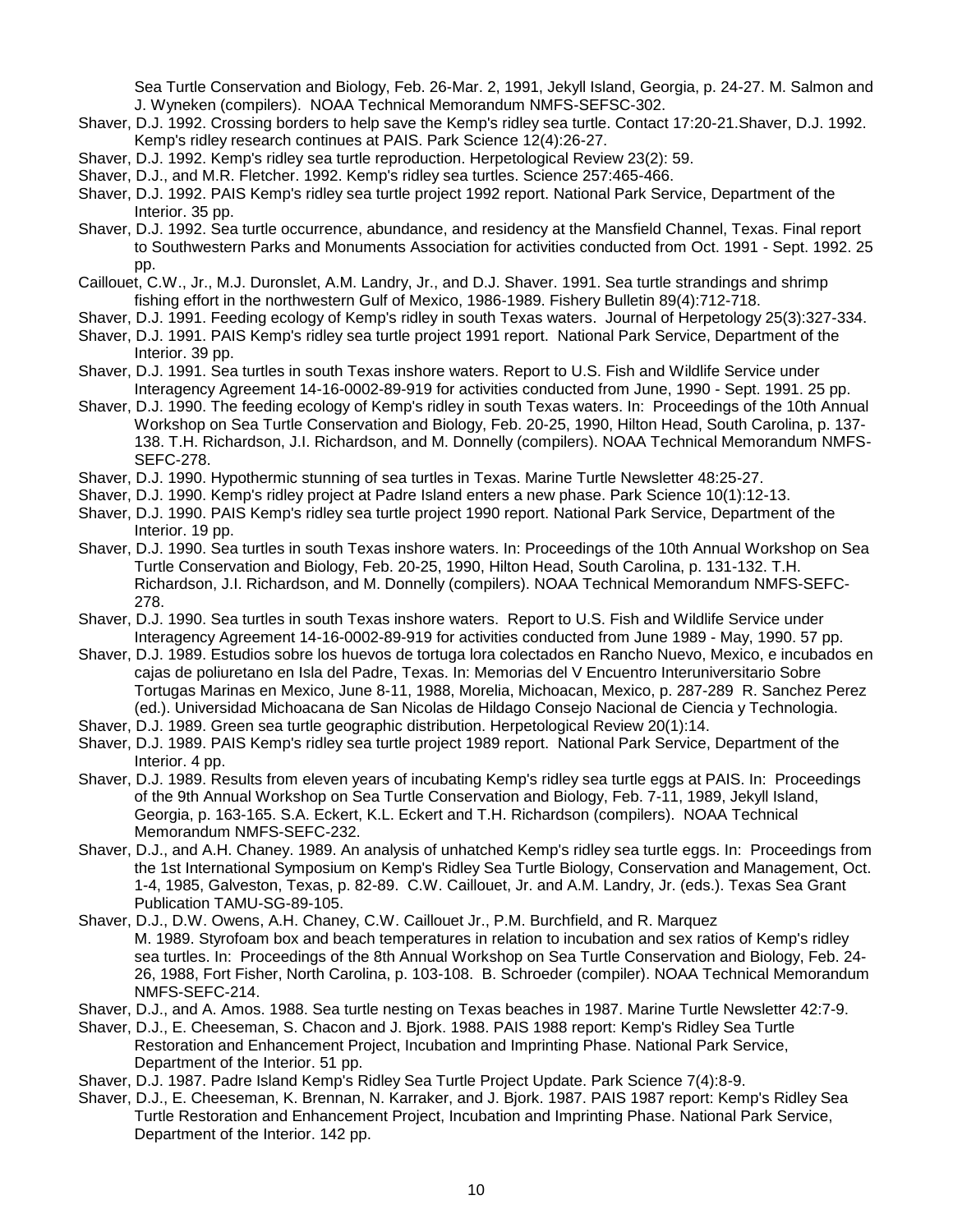- Shaver, D.J., P. Plotkin, A. Neville, and K. Brennan. 1986. PAIS 1986 report: Kemp's Ridley Sea Turtle Restoration and Enhancement Project, Incubation and Imprinting Phase. National Park Service, Department of the Interior. 135 pp.
- King, R.E., P. Plotkin, Y. Weikum, D. Clark, and D.J. Shaver. 1985. PAIS 1985 report: Kemp's Ridley Sea Turtle Restoration and Enhancement Project, Incubation and Imprinting Phase. National Park Service, Department of the Interior. 168 pp.
- King, R.E., D.J. Shaver, and K. Phillips. 1984. PAIS 1984 report: Kemp's Ridley Sea Turtle Restoration and Enhancement Project, Incubation and Imprinting Phase. National Park Service, Department of the Interior. 120 pp.
- King, R.E., A. Anderson, D.J. Shaver, and P. Plotkin. 1983. PAIS 1983 report: Kemp's Ridley Sea Turtle Restoration and Enhancement Project, Incubation and Imprinting Phase. National Park Service, Department of the Interior. 30 pp.
- King, R.E., A. Anderson, D.J. Shaver, and P. Plotkin. 1982. PAIS 1982 report: Kemp's Ridley Sea Turtle Restoration and Enhancement Project, Incubation and Imprinting Phase. National Park Service, Department of the Interior. 160 pp.

## **SCIENTIFIC PRESENTATIONS AND PUBLIC SPEAKING**

- Shaver, D.J. Kemp's ridley sea turtle nesting in the USA and sea turtle strandings in Texas during 2019. Kemp's Ridley Sea Turtle Working Group Meeting, Brownsville, TX (Nov. 13, 2019).
- Shaver, D.J., C. Rubio, K. Hart, I. Fujisaki, A. Sartain, J. Pena, P. Burchfield, D. Gomez Gamez, R. de Jesus Gonzalez Diaz Miron, H.J. Martinez Ortiz, and Jaime Ortiz. Corredores Migratorias De Hembras Adultas De Tortuga Lora (*Lepidochelys kempii*) En El Golfo De México. La 2a. Reunión Internacional sobre Tortugas Marinas del Pacífico Oriental Tropical y 5a. Reunión Nacional sobre Tortugas Marinas en México, Morelia, Michoacan, Mexico (Oct. 1-4, 2019).
- Shaver, D.J. Bi-national Efforts for the Recovery of Kemp's Ridley Sea Turtles in the Gulf of Mexico. Invited presentation for Biological Sciences Seminar Series at the University of Rhode Island, Kingston, RI (April 5, 2019)
- Shamblin, B., K. Bjorndal, A.B. Bolten, P.H. Dutton, K.M. Hart, B.E. Witherington, D.A. Bagley, K.L. Mansfield, D.J. Shaver, R.F. Hardy, S. Hirama, M.J. Bresette, Z.M. Hillis-Staff, E. Naro-Maciel, L.M. Ehrhart, I. Lundgren, L.J. Pena, C.J. Nairn. Improved resolution of stock structure and migratory connectivity in greater Caribbean green turtles through migogenomic sequencing. 39<sup>th</sup> Annual Symposium on Sea Turtle Biology and Conservation, Charleston, SC (Feb. 2019).
- Seney, E.E., N.F. Putman, M. Cook, A.M. Foley, D.J. Shaver, W.G. Teas, M.C. Tumlin, and K.L. Mansfield. Linkages among spatiotemporal distributions, population dynamic, and oceanography observed in thirty-five years of Kemp's ridley strandings. 39<sup>th</sup> Annual Symposium on Sea Turtle Biology and Conservation, Charleston, SC (Feb. 2019).
- Shaver, D.J., C. Gredzens, K. Hart, I. Fujisaki, A. Iverson, C. Rubio, P.M. Burchfield, F.I. Martinez, R. de Jesus Gonzales Diaz Miron, J. Pena, D. Gomez Gamez, H.J. Martinez, and Jaime Ortiz. Foraging areas, migratory corridors, and internesting habitat of adult female Kemp's ridley turtles (*Lepidochelys kempii*) in the Gulf of Mexico. Gulf States Marine Fisheries Commission Kemp's ridley Sea Turtle Symposium (Oct. 17, 2018)
- Shaver, D.J. Four decades of bi-national Kemp's ridley sea turtle conservation and research at PAIS. Academic Excellence Awards and Peacock Lecture, Texas A&M-Kingsville University, Kingsville, TX (Oct. 5, 2018)
- Gonzalez-Miron, R., D. Shaver, C. Rubio. 2018. Movimientos de la tortuga lora (*Lepidochelys kempii*) en Veracruz, Mexico. Primer Encuentro de Acuarios en el Acuario Inbursa, Mexico City (Sept. 20, 2018).
- Shaver, D.J. Four decades of bi-national Kemp's ridley sea turtle conservation and research at PAIS. Coastal Bend Bays Foundation Coastal Issues Forum, Del Mar College, Corpus Christi, TX (Sept. 10, 2018)
- Shaver, D.J. Four decades of bi-national Kemp's ridley sea turtle conservation and research at PAIS. Ridley Rendezvous, PAIS (July 14, 2018).
- Shaver, D.J. Sea turtles in Texas. Colorado State University Wildlife Biology Field Trip, PAIS (Mar. 14, 2018).
- Seney, E., N. Putman, M. Cook, A. Foley, D.J. Shaver, W. Teas, M. Tumlin. Linkages among spatiotemporal distributions, population dynamics, and environmental factors in a 35-year sea turtle strandings dataset. Southeast Regional Sea Turtle Meeting 2018. Myrtle Beach, SC (Feb. 14, 2018).
- Shaver, D.J., P.E. Tissot, M.M. Streich, J. Shelby Walker, C. Rubio, A.F. Amos, J.A. George, and M.R. Pasawicz, Cameron Purvin. Hypothermic stunning of green sea turtles in a western Gulf of Mexico foraging habitat. Southeast Regional Sea Turtle Meeting 2018. Myrtle Beach, SC (Feb. 14, 2018)
- Shaver, D.J. Celebrating a Legend; Tony Amos. University of Texas Marine Science Institute Public Lecture Series. Port Aransas, TX (Feb. 1, 2018).
- Gonzalez-Miron, R., D. Shaver, C.Rubio. 2017. Movimientos de la tortuga lora (*Lepidochelys kempii*) en Veracruz, Mexico. Reunion Del Grupo Tortuguero Del Estado de Veracruz, Veracruz, Mexico (Nov. 27, 2017).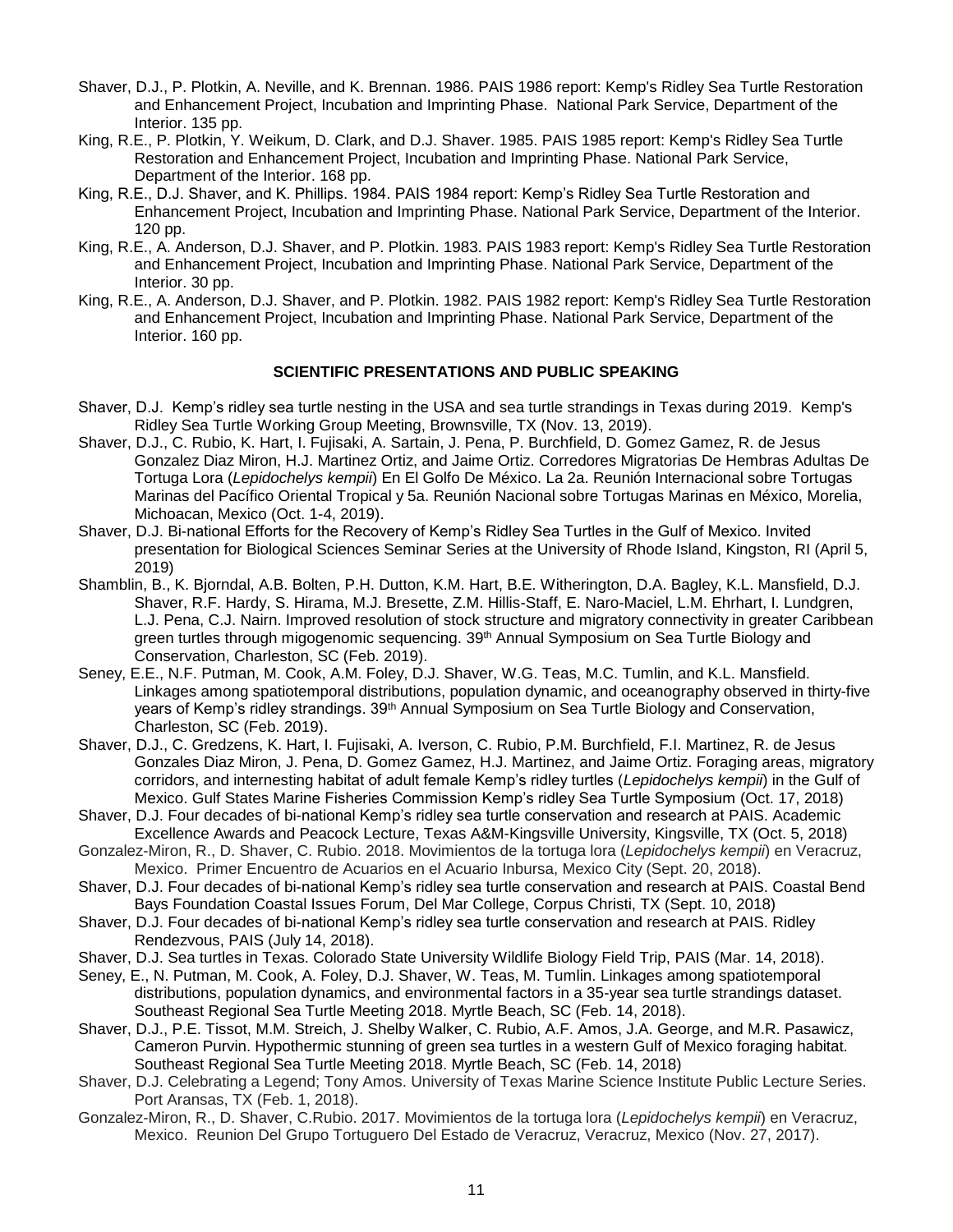- Shaver, D.J. Kemp's ridley sea turtle nesting detection and protection efforts in Texas. Texas Master Naturalist 18<sup>th</sup> Annual Meeting. Corpus Christi, TX (Oct. 22, 2017).
- De La Rosa Reyna, X.F., L. Hurtado, M. Mateos, M.A. Reyes Lopez, D.J. Shaver. Genetica De La Conservaction De La Tortuga Lora (*Lepidochelys kempii*): Evaluacion Espacio-Temporal. La 1a. Reunion Internacional sobre Tortugas Marinas del Pacifico Oriental y 4a. Reunion Nacional sobre Tortuga Marina en Mexico, Morelia, Michoacan, Mexico (Oct. 11-14, 2017).
- Calvin, C.S., K.D. Hickok, J. Yacabucci, D. Shaver, and C.A.J. Godard-Codding. 2017. Cytochrome P450 1A expression in chorioallantoic membranes, liver, and skin of Kemp's Ridley (*Lepidochelys kempii*) sea turtles. 2017 South Central SETAC Regional Meeting, Houston, TX (Apr. 28-30, 2017).
- Shaver, D.J., K. Hart, I. Fujisaki, A. Iverson, C. Rubio, P.M. Burchfield, F. Illescas Martinez, R. de Jesus Gonzales Diaz Moran, J. Pena, D. Gomez Gamez, H.J. Martinez, and J. Ortiz. 2017. Foraging areas and migratory corridors in the Gulf of Mexico for adult female Kemp's ridley turtles (*Lepidochelys kempii*). Sea Turtles and Oil Spills, Sea Grant and Gulf of Mexico Research Initiative, Brownsville, TX (Mar. 23, 2017).
- Bjorndal, K.A. et al. Regional growth dynamics of green turtles in the West Atlantic. International Sea Turtle Symposium, Las Vegas, Nevada (Apr. 2017).
- Shaver, D.J. 2016. Division of Sea Turtle Science and Recovery, PAIS. Coastal Bend Bays and Estuaries Meeting, Corpus Christi, TX (Dec. 1, 2016)
- Shaver, D.J. Kemp's ridley sea turtle nesting in the USA, satellite tracking in Texas and Mexico, and strandings in Texas during 2016. Kemp's Ridley Sea Turtle Working Group Meeting, Brownsville, TX (Nov. 22, 2016).
- Shaver, D.J. 2016. Sea turtle nesting and stranding in Texas. Texas Tropical Trails Meeting, PAIS, Corpus Christi, TX (Nov. 15, 2016)
- Shaver, D.J. 2016. Sea turtle nesting and stranding in Texas. National Association of Interpreters, PAIS, Corpus Christi, Texas (Nov. 12, 2016).
- Shaver, D.J. 2016. Four decades of Kemp's ridley sea turtle conservation and research at PAIS. Centennial Celebration, PAIS, Corpus Christi, Texas (July 9, 2016)
- Shaver, D.J. 2016. Sea turtle nesting and stranding in Texas. 2016 Texas Garden Club State Conference, Corpus Christi, TX (Apr. 18, 2016).
- Avens, L., L. Goshe, L. Coggins, D.J. Shaver, and B. Higgins. Age and size at maturation, adult stage duration, and growth dynamics for Kemp's ridley sea turtles in the Gulf of Mexico. 2016 Southeast Regional Sea Turtle Meeting, Mobile, AL (Feb. 12, 2016).
- Shaver, D.J., K. Hart, I. Fujisaki, A. Sartain-Iverson, C. Rubio, P. Burchfield, F. Illescas Martinez, and R. de Jesus Gonzales Diaz Miron. Migratory corridors and foraging areas in the Gulf of Mexico for adult female Kemp's ridley turtles. 2016 Southeast Regional Sea Turtle Meeting, Mobile, AL (Feb. 12, 2016).
- Shaver, D.J., J.S. Walker, C. Rubio, A.F. Amos, and J. George. 2015. Surge of green sea turtle cold stunning in Texas. 2015 Texas Bays and Estuaries Meeting, Port Aransas, TX (Apr. 9, 2015).
- Reich, K., D.J. Shaver, C. Iseton, M. Lopez-Castro, C. Schmitt, and M.J. Hooper. Changes in the foraging strategy of Kemp's ridley (*Lepidochelys kempii*) sea turtle populations in the northern Gulf of Mexico post Deepwater Horizon Spill. 2015 Gulf of Mexico Oil Spill and Ecosystem Science Conference, Special Session on Monitoring Status and Trends of Long-lived Marine Vertebrates as a Measurable Indicator of Restoration and Long-term Health of the Gulf of Mexico Ecosystem, New Orleans, LA (Feb. 16, 2015).
- Shaver, D.J., K. Hart, I Fujisaki, C. Rubio, A. Sartain, L.J. Pena, P. Burchfield, D. Gomez Gamez, R. de Jesus Gonzales, H.J. Martinez, and J. Ortiz. Migratory corridors of adult female Kemp's ridley turtles in the Gulf of Mexico. 2015 Gulf of Mexico Oil Spill and Ecosystem Science Conference, Special Session on Monitoring Status and Trends of Long-lived Marine Vertebrates as a Measurable Indicator of Restoration and Longterm Health of the Gulf of Mexico Ecosystem, New Orleans, LA (Feb. 16, 2015).
- Hart, K.M., D.J. Shaver, A.R. Sartain, M.M. Lamont, I. Fujisaki, C. Rubio, J. Pena, P. Burchfield, D.Gomez Gamez, R. de Jesus Gonzalez, R. Miron, H.J. Martinez, and J. Ortiz. Shared foraging areas in the Gulf of Mexico for two imperiled species: Kemp's ridley and loggerhead sea turtles. Southeast Regional Sea Turtle Meeting, Jekyll Island, Georgia (Feb. 6, 2015).
- Shaver, D.J. Kemp's ridley sea turtle nesting in Texas, 2009-2014. Kemp's Ridley Sea Turtle Working Group Meeting, Brownsville, TX (Nov. 20, 2014).
- Hart, K., D.J. Shaver, A. Sartain, I Fujisaki, M. Lamont, C. Rubio, L.J. Pena, P. Burchfield, D. Gomez Gamez, R. de Jesus Gonzales, H.J. Martinez, and J. Ortiz. Shared foraging areas in the Gulf of Mexico for two imperiled species: Kemp's ridley and loggerhead turtles. Second International Kemp's Ridley Sea Turtle Symposium, Brownsville, TX (Nov. 18, 2014).
- Reich, K., D.J. Shaver, C. Iseton, M. Lopez-Castro, C. Schmitt, and M.J. Hooper. Changes in the foraging strategy of Kemp's ridley (*Lepidochelys kempii*) sea turtle populations in the northern Gulf of Mexico post Deepwater Horizon Spill. Second International Kemp's Ridley Sea Turtle Symposium, Brownsville, TX (Nov. 18, 2014).
- Reich, K., D.J. Shaver, K. Hart, C. Iseton, M. Lopez-Castro, C. Schmitt, and M.J. Hooper. Use of stable isotopes to discriminate Kemp's ridley (*Lepidochelys kempii*) foraging areas affected by Deepwater Horizon and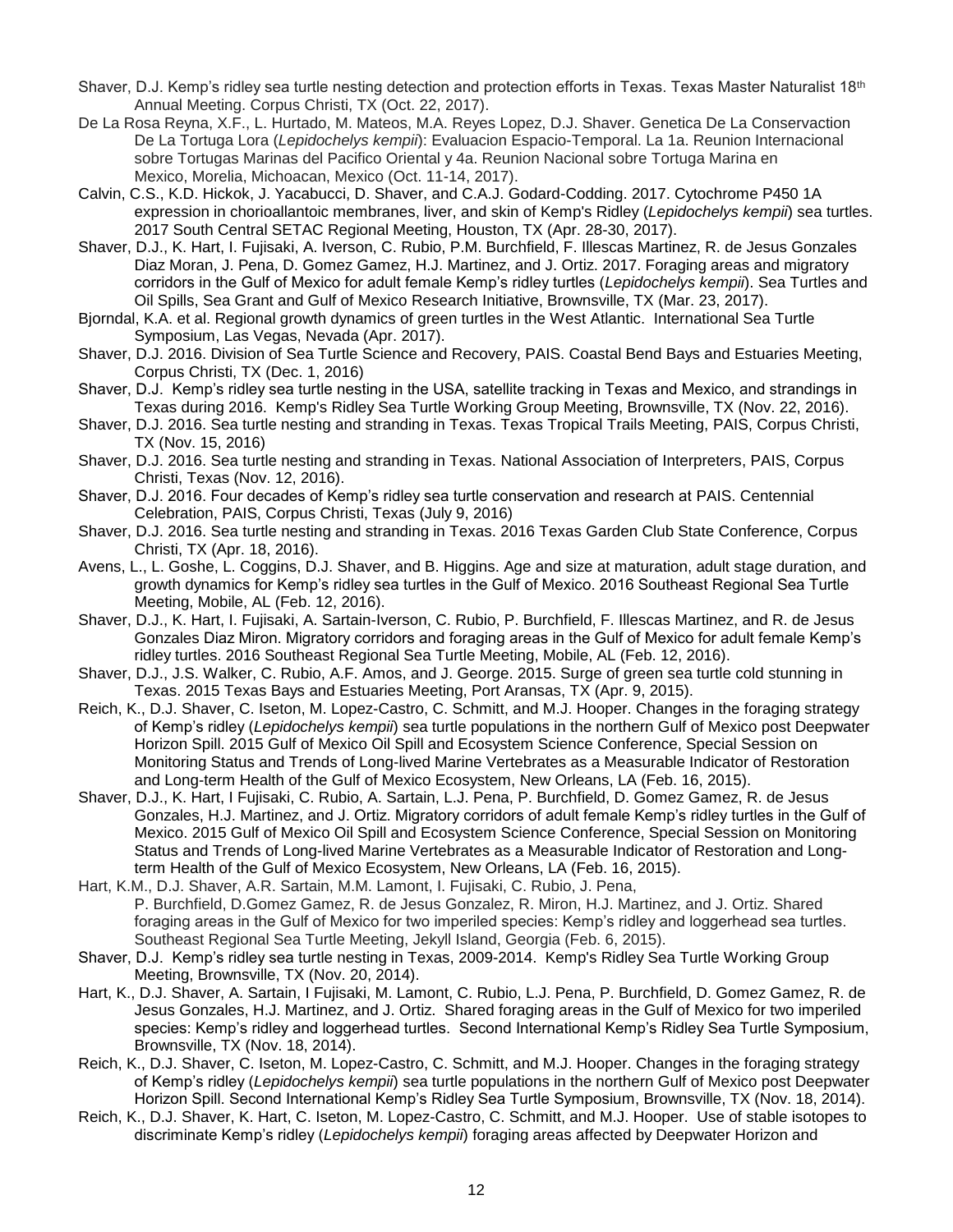foraging areas outside the impacted zone. Second International Kemp's Ridley Sea Turtle Symposium, Brownsville, TX (Nov. 18, 2014).

- Shaver, D.J., K. Hart, I Fujisaki, C. Rubio, A. Sartain, L.J. Pena, P. Burchfield, D. Gomez Gamez, R. de Jesus Gonzales, H.J. Martinez, and J. Ortiz. Migratory corridors of adult female Kemp's ridley turtles in the Gulf of Mexico. Second International Kemp's Ridley Sea Turtle Symposium, Brownsville, TX (Nov. 18, 2014).
- Shaver, D.J., C. Rubio, J. Shelby Walker, J. George, A.F. Amos, K. Reich, C. Jones, and T. Shearer. Kemp's ridley nesting on the Texas coast. Second International Kemp's Ridley Sea Turtle Symposium, Brownsville, TX (Nov. 18, 2014).
- Smelker, K.D., R.J. Pezdek, D.J. Shaver, M.J. Hooper, J.E. Yaccabucci, J. Shelby Walker, S.C. Ertolacci, R.L. Tillit, and C.A.J. Godard-Codding. Cytochrome P-450 enzymatic activity in the Kemp's ridley chorioallantoic membrane and embryonic liver. Second International Kemp's Ridley Sea Turtle Symposium, Brownsville, TX (Nov. 18, 2014).
- Shaver, D.J. Sea turtle nesting and stranding in Texas. Sea Turtle Workshop, Harte Research Institute, Texas A&M University – Corpus Christi, Corpus Christi, Texas (Apr. 29, 2014).
- Howell, L.N. and D.J. Shaver. Diet of green sea turtles along the Texas coast: A 15-year study. The 34<sup>th</sup> Annual Symposium on Sea Turtle Biology and Conservation, New Orleans, LA (Apr. 14, 2014).
- Shaver, D.J., K. Hart, I. Fujisaki, C. Rubio, A. Sartain, J. Pena, P. Burchfield, D. Gomez Gamez, R. de Jesus Gonzales Diaz Miron, H.J. Martinez Ortiz, and J. Ortiz. Migratory corridors of adult female Kemp's ridley turtles in the Gulf of Mexico. The 34<sup>th</sup> Annual Symposium on Sea Turtle Biology and Conservation, New Orleans, Louisiana (Apr. 14, 2014).
- Shaver, D.J. Sea turtles of Texas. Earth Day/Bay Day, Corpus Christi, Texas (Apr. 12, 2014).
- Shaver, D.J. Sea turtle nesting and stranding in Texas. Brandeis Book Club Meeting, PAIS, Corpus Christi, TX (Feb. 19, 2014).
- Shaver, D.J., M. Hooper, and C. Schmitt. Deepwater Horizon NRDA exposure and injury assessment of nesting and hatchling Kemp's ridley turtles and their nests, NOAA/DOI Meeting Marine Turtles, Ft. Lauderdale, FL (Feb. 11, 2014).
- Shaver, D.J. Kemp's ridley sea turtle nesting in the USA, satellite tracking in Texas and Mexico, and strandings in Texas during 2013. Kemp's Ridley Sea Turtle Working Group Meeting II, Brownsville, TX (Jan. 29, 2014).
- Shaver, D.J. Kemp's ridley sea turtle nesting in the USA, satellite tracking in Texas and Mexico, and strandings in Texas during 2013. Kemp's Ridley Sea Turtle Working Group Meeting I, Brownsville, TX (Nov. 26, 2013).
- Shaver, D.J., M. Hooper, and C. Schmitt. Deepwater Horizon NRDA exposure and injury assessment of nesting and hatchling Kemp's ridley turtles and their nests, DOI Eco-zone Call (May 6, 2013).
- Anderson, J.D., D.J. Shaver, and W.J. Karel. Genetic diversity and natal origins of green turtles (*Chelonia mydas*) in southern Texas. Texas Bays and Estuaries Meeting. The University of Texas at Austin Marine Science Institute, Port Aransas, Texas (Apr. 26, 2013). (Delivered by J.D. Anderson).
- Shaver, D.J. Kemp's ridley sea turtle nesting in the USA and strandings in Texas during 2012. Kemp's Ridley Sea Turtle Working Group Meeting, Brownsville, TX (Feb. 26, 2013).
- Shaver, D.J., M. Hooper, and C. Schmitt. Pre-assessment plan to determine exposure and injuries of nesting and hatchling Kemp's ridley turtles and their nests, Sea Turtle TWG Meeting, St. Petersburg, FL (Feb. 20, 2013).
- Shaver, D.J. Nesting and stranded turtles in Texas. Del Mar College Lecture Series. Corpus Christi, TX (Sept. 21, 2012).
- Shaver, D.J. Nesting and stranded turtles in Texas. Texas Master Naturalists Sept. meeting. Corpus Christi, TX (Sept. 18, 2012).
- Shaver, D.J. Nesting and stranded turtles in Texas. Rotary Club, Downtown Corpus Christi Chapter. Corpus Christi, TX (July 19, 2012).
- Faust, D.R., M.J. Hooper, G.P. Cobb, M. Barnes, D. Shaver, S. Ertolacci, and P.N. Smith. Minimally invasive technique for determination of metals present in tissues of the green sea turtle *Chelonia mydas*. The 3rd Texas Tech Annual Biological Sciences Symposium, Lubbock, TX (Mar. 30, 2012).
- Shaver, D.J. Nesting and stranded sea turtles in Texas. Rockport Educational Center, Initial Lecture Series, Rockport, TX (Mar. 30, 2012).
- Shaver, D.J., C. Rubio, J. Pena, P. Burchfield, K.M. Hart, I. Fujisaki, D. Gomez Gamez, J.J. Martinez Ortiz, and J. Ortiz. Use of Gulf of Mexico waters by adult Kemp's ridley turtles tracked from Rancho Nuevo, Mexico. The 32<sup>nd</sup> Annual Symposium on Sea Turtle Biology and Conservation, Oaxaca, Mexico (Mar. 13, 2012). (Delivered by C. Rubio).
- Shaver, D.J., C. Rubio, J. Pena, P. Burchfield, K.M. Hart, I. Fujisaki, D. Gomez Gamez, J.J. Martinez Ortiz, and J. Ortiz. Use of Gulf of Mexico waters by adult Kemp's ridley turtles tracked from Rancho Nuevo, Mexico. Southeast Regional Sea Turtle Meeting, Jekyll Island, GA (Feb. 2, 2012).
- Shaver, D.J., C. Rubio, and J. Shelby Walker. Public lecture and training on sea turtle cold stunning in the Texas coastal bend. North Padre Island, TX (Dec. 2, 2011).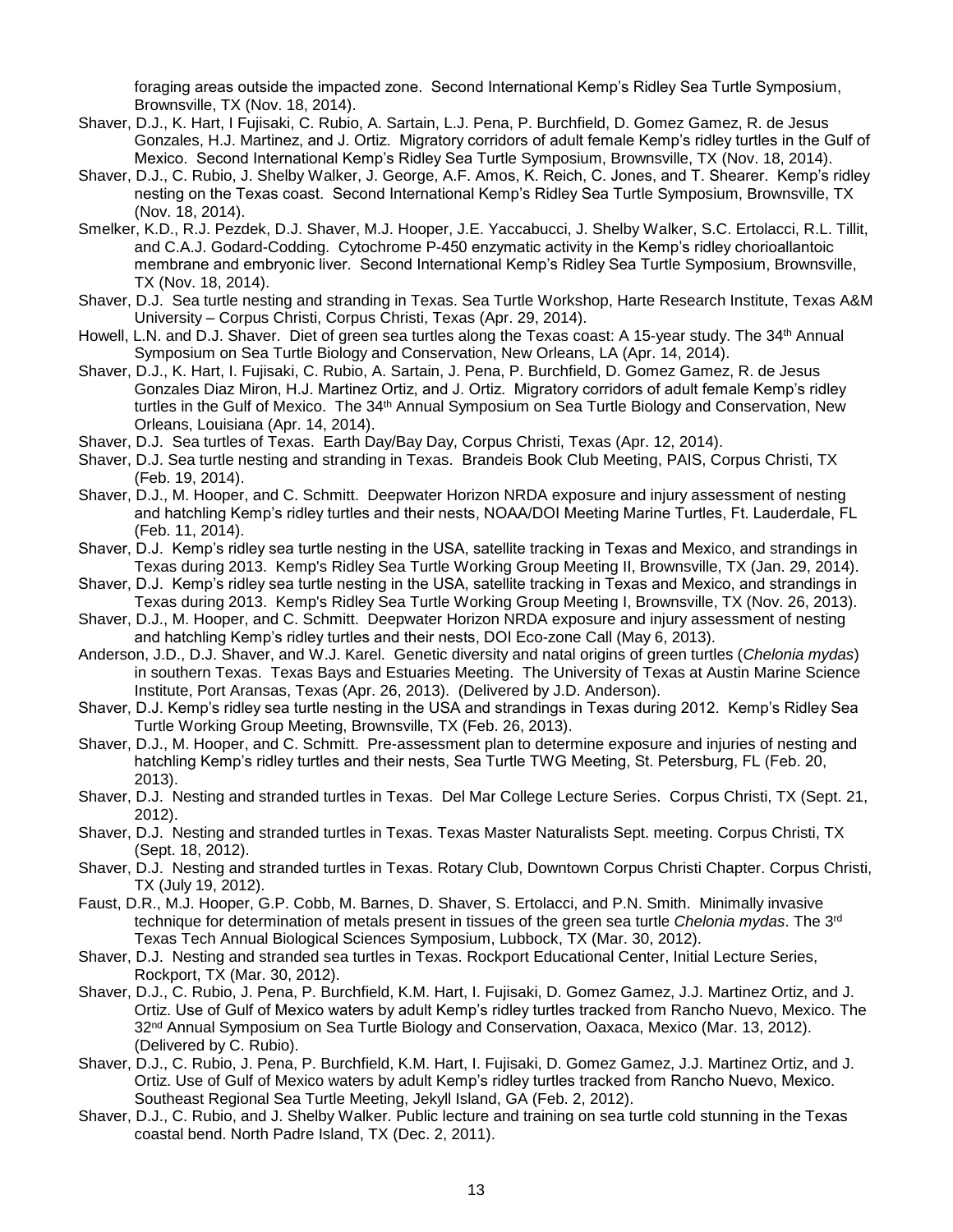- Shaver, D.J. Preassessment plan to determine potential exposure and injuries of nesting and hatchling Kemp's ridley turtles. Presentation at Trustees and Principle Investigators Meeting, St. Petersburg, FL (Nov. 30, 2011).
- Shaver, D.J. Kemp's ridley sea turtle nesting and strandings in Texas during 2011. Kemp's Ridley Sea Turtle Working Group Meeting, Albuquerque, NM (Nov. 21, 2011).
- Shaver, D.J. Kemp's ridley sea turtle recovery project. Monday Forum, Corpus Christi, TX (Oct. 17, 2011).
- Shaver, D.J. Kemp's ridley sea turtle recovery project. Beta Sigma Phi Meeting, Mustang Island, TX (Sept. 24, 2011).
- Shaver, D.J., C. Rubio, J. S. Walker, P.H. Dutton. Record cold stunning, population growth, and fibropapillomatosis (FP) in green sea turtles in Texas. The 31st Annual Symposium on Sea Turtle Biology and Conservation, San Diego, CA (Apr. 12, 2011).
- Shaver, D.J., C. Rubio, and J. Shelby Walker. Public lecture and training on sea turtle nesting and stranding in the Texas coastal bend. North Padre Island, TX (Mar. 12, 2011).
- Shaver, D.J. Kemp's ridley sea turtle nesting on the Texas coast. University of Texas Marine Science Institute Public Lecture Series, Port Aransas, TX (Mar. 3, 2011).
- Shaver, D.J. Preassessment plan to determine potential exposure and injuries of nesting and hatchling Kemp's ridley turtles, and proposed restoration activities for Kemp's ridley turtles. Presentation at Department of Interior Coordination Meeting, Austin, TX (Jan. 10, 2011).
- Shaver, D.J., and M. Hooper. Preassessment plan to determine potential exposure and injuries of nesting and hatchling Kemp's ridley turtles. Marine Mammals and Sea Turtles TWG (Turtle Working Group) Trustee Only Technical Planning Meeting, Baton Rouge, LA (Nov. 19, 2010).
- Shaver, D.J. Kemp's ridley sea turtle nesting and strandings in Texas during 2010. Kemp's Ridley Sea Turtle Working Group Meeting, Brownsville, TX (Sept. 30, 2010).Shaver, D.J., C. Rubio, and J. Shelby Walker. Public lecture and training on sea turtle nesting and stranding in the Texas coastal bend. North Padre Island, TX (Apr. 3, 2010).
- Shaver, D.J. Kemp's ridley sea turtle nesting and strandings in Texas during 2009. Kemp's Ridley Sea Turtle Working Group Meeting, Brownsville, TX (Jan. 21, 2010).
- Shaver, D.J. Preassessment plan to determine potential exposure and injuries of nesting and hatchling Kemp's ridley turtles. Presentation at Department of Interior Coordination Meeting, St. Petersburg, FL (Oct. 20, 2010).
- Shaver, D.J. Kemp's ridley sea turtle nesting on the Texas coast. Presentation to Texas A&M University at Corpus Christi Marine Ecology class, Corpus Christi, TX (Mar. 23, 2010).
- Shaver, D.J. Kemp's ridley sea turtle nesting at PAIS and related beach driving concerns. Meeting with CAC, North Padre Island, Texas (Mar. 5, 2010).
- Shaver, D.J. Kemp's ridley sea turtle recovery efforts at PAIS. Presentation to National Park Service Intermountain Regional Office staff via teleconference, Feb. 16, 2010).
- Shaver, D.J. Kemp's ridley sea turtle nesting and strandings in Texas during 2009. Kemp's Ridley Sea Turtle Working Group Meeting, Brownsville, TX (Jan. 21, 2010).
- Shaver, D.J. The Kemp's Ridley Sea Turtle Recovery Project. Padre Island Kiwanis Club, North Padre Island, TX (July 22, 2009).
- Shaver, D.J. The Kemp's Ridley Sea Turtle Recovery Project in Texas. The 4<sup>th</sup> Sea Turtle Saturday, Houston, TX (Feb. 28, 2009).
- Shaver, D.J. Progress on Bi-national Kemp's Ridley Sea Turtle Recovery Efforts in Texas, U.S./Mexico Resource Coordination Meeting, McAllen, TX (Feb. 18, 2009).
- Shaver, D.J. Kemp's ridley sea turtle nesting and strandings in Texas during 2008. Kemp's Ridley Sea Turtle Working Group Meeting, Albuquerque, NM (Jan. 13, 2009).
- Shaver, D.J. Kemp's Ridley Sea Turtle Recovery Project and other sea turtle updates. Padre Island Enrichment Club Meeting, North Padre Island, TX (Jan. 9, 2009).
- Shaver, D.J. The Kemp's Ridley Sea Turtle Recovery Project at PAIS. National Park Service Leadership Council, North Padre Island, TX (Dec. 2, 2008).Shaver, D.J. Kemp's Ridley Sea Turtle Recovery Program. Texas Parks and Wildlife Department EXPO, Austin, TX (Oct. 4&5, 2008).
- Shaver, D.J. Kemp's Ridley Sea Turtle Recovery Project and Other Sea Turtle Information. Padre Island Kiwanis Club, North Padre Island, TX (July 16, 2008).
- Shaver, D.J. Kemp's Ridley Sea Turtle Recovery Program at PAIS. Celebration of the 40<sup>th</sup> Anniversary of the Dedication of the PAIS, North Padre Island, TX (Apr. 5, 2008).
- Shaver, D.J. Kemp's ridley sea turtle nesting increasing on the Texas coast. University of Texas Marine Science Institute Public Lecture Series, Port Aransas, TX (Feb. 21, 2008).
- Shaver, D.J. Conservation, monitoring, and study of Kemp's ridley turtles in Texas through partnerships. Texas Wildlife Diversity Workshop, Houston, TX (Jan. 17, 2008).Shaver, D.J. Kemp's ridley sea turtle nesting and strandings in Texas during 2007. Kemp's Ridley Sea Turtle Working Group Meeting, Brownsville, TX (Oct.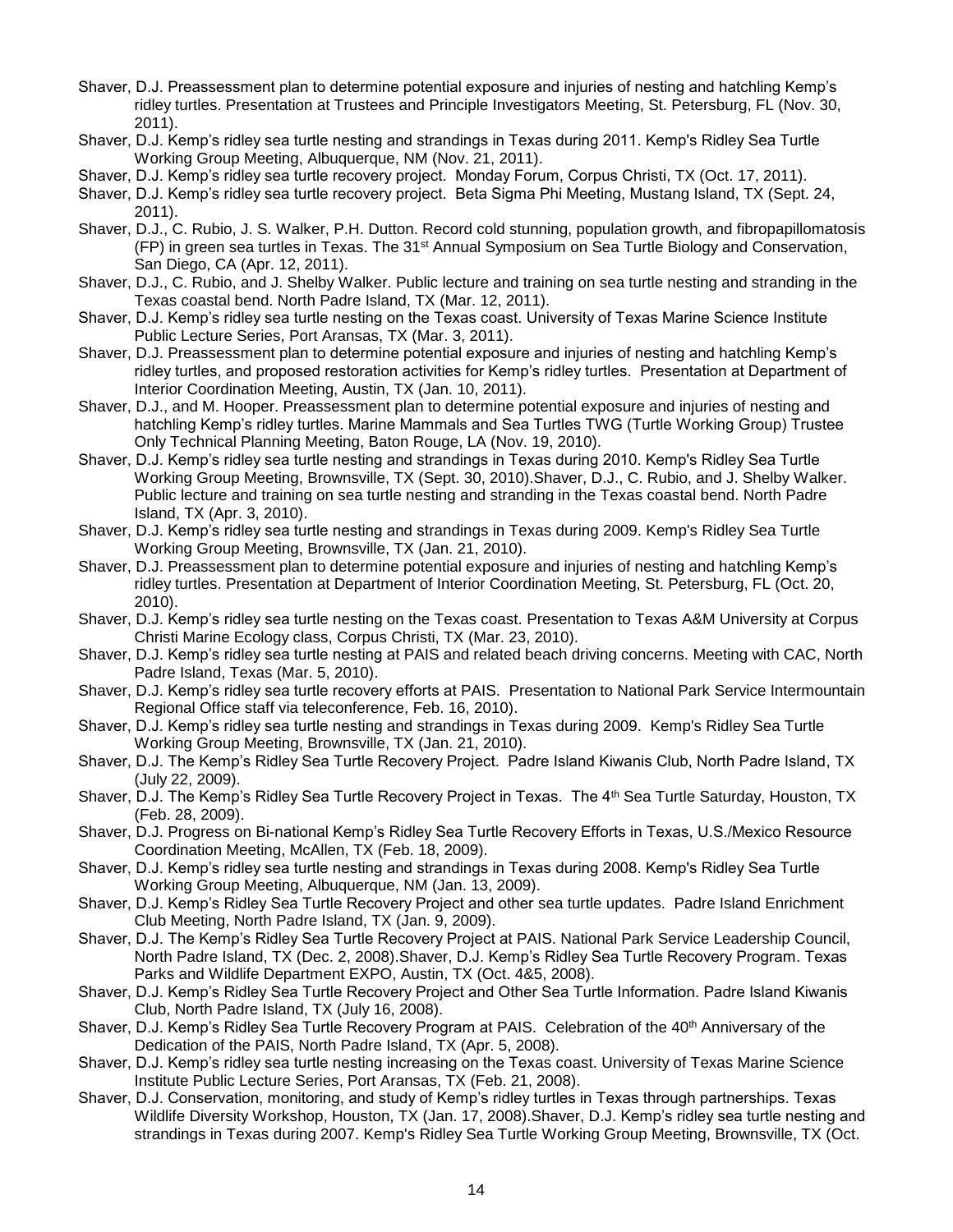26, 2007).

- Shaver, D.J. Kemp's ridley sea turtle nesting in Texas and what beach users can do to help with nesting and stranding events. Texas Association for Environmental Educators, Bay City, TX (Sept. 29, 2007).
- Shaver, D.J. Kemp's Ridley Sea Turtle Recovery Project. CCA Board of Directors Meeting, Corpus Christi, TX (July 17, 2007).
- Shaver, D.J. The Kemp's Ridley Sea Turtle Recovery Project. SeaSpace Annual Convention, Houston, TX (Mar. 31, 2007).
- Shaver, D.J. The Kemp's Ridley Sea Turtle Recovery Project. The 2<sup>nd</sup> Sea Turtle Saturday, Galveston, TX (Mar. 3, 2007).
- Shaver, D.J. and C. Rubio. Post-nesting movements of wild and head-started Kemp's ridley sea turtles. The 27<sup>th</sup> Annual Symposium on Sea Turtle Biology and Conservation, Myrtle Beach, SC (Feb. 27, 2007).
- Shaver, D.J. Kemp's Ridley Sea Turtle Recovery Program. Padre Island Kiwanis Club Meeting, North Padre Island, TX (Oct. 25, 2006).
- Shaver, D.J. Kemp's Ridley Sea Turtle Recovery Program. Texas Parks and Wildlife Department EXPO, Austin, TX (Oct. 7&8, 2006).
- Shaver, D.J. The Kemp's Ridley Sea Turtle Project at PAIS. Padre Island Business Association Meeting, North Padre Island, Texas (July 13, 2006).
- Shaver, D.J. Kemp's ridley sea turtle nesting in the U.S.A. Kemp's Ridley Sea Turtle Recovery Team Stakeholder's Meeting, Houston, TX (Feb. 23, 2006)
- Shaver, D.J. Kemp's ridley sea turtle nesting in the U.S.A., satellite tracking of females that nested in Texas, and sea turtle strandings in Texas during 2005, and satellite tracking of adult males off the coast of Tamaulipas, Mexico. Kemp's Ridley Sea Turtle Working Group Meeting, Brownsville, TX (Nov. 7, 2005).
- Shaver, D.J. Kemp's ridley sea turtle project. Shell Oil Company Project Meeting, Houston, TX (Nov. 1, 2005).
- Shaver, D.J. Nesting and stranded sea turtles on the Texas coast. Texas Department of Transportation, Semiannual Resource Interagency Meeting, Corpus Christi, TX (Oct. 26, 2005).
- Shaver, D.J. Kemp's ridley sea turtle nesting and stranding in Texas. U.S. Geological Survey Border Strategy Field Coordination Committee Team Meeting, Alamo, TX (Oct. 25, 2005).
- Shaver, D.J. The Kemp's Ridley Sea Turtle Project at PAIS and other sea turtle research and conservation efforts in Texas. Texas Master Naturalist Meeting, PAIS, TX (Oct. 8, 2005).
- Shaver, D.J. Sea turtle nestings and strandings on the Texas coast. Inter-agency Sea Turtle Law Enforcement Taskforce Meeting, PAIS, Corpus Christi, TX (July 1, 2005).
- Shaver, D.J. Sea turtle nesting and stranding on the Texas coast. Sea Turtle Saturday, Galveston, TX (Apr. 9, 2005).
- Shaver, D.J. Kemp's ridley nesting increasing on the Texas coast. The George Wright Society Biennial Conference on Parks, Protected Areas, and Cultures, Philadelphia, PA (Mar. 15, 2005).
- Shaver, D.J. The Kemp's Ridley Sea Turtle Project at PAIS. Ocean Drive Garden Club Meeting, Corpus Christi, TX (Mar. 2, 2005).
- Shaver, D.J. Kemp's ridley nesting increasing on the Texas coast. The 25<sup>th</sup> International Sea Turtle Symposium on Sea Turtle Biology and Conservation, Savannah, GA (Jan. 20, 2005).
- Shaver, D.J. The Kemp's Ridley Sea Turtle Project at PAIS and other sea turtle research and conservation efforts in Texas. Texas Master Naturalist Meeting, PAIS, TX (Nov. 6, 2004).
- Shaver, D.J. The Kemp's Ridley Sea Turtle Project at PAIS and other sea turtle research and conservation efforts in Texas. Texas Association for Environmental Educators, Corpus Christi, TX (Nov. 6, 2004).
- Shaver, D.J. Kemp's ridley sea turtle nesting in the U.S.A., strandings in Texas, satellite tracking of females that nested in Texas, and satellite tracking of adult males off the coast of Tamaulipas, Mexico during 2004. Kemp's Ridley Sea Turtle Working Group Meeting, Brownsville, TX (Oct. 26, 2004).
- Shaver, D.J. Sea turtle nestings and strandings on the Texas coast. Inter-agency Sea Turtle Law Enforcement Taskforce Meeting, PAIS, Corpus Christi, TX (June 30, 2004).
- Shaver, D.J. The Kemp's Ridley Sea Turtle Restoration Project at PAIS. Lyceum Series, Cayahoga National Park, OH (Feb. 13, 2004).
- Shaver, D.J. The Kemp's Ridley Sea Turtle Project at PAIS and other sea turtle research and conservation efforts in south Texas. Texas Master Naturalist Meeting, PAIS, TX (Dec. 6, 2003).
- Shaver, D.J. Restoration of nesting by endangered Kemp's ridley sea turtles (*Lepidochelys kempii*) in Texas. The 15<sup>th</sup> Annual Conference of the Society for Ecological Restoration International, Austin, TX (Nov. 22, 2003).
- Wang, H.-C., A.M. Landry, Jr., F.L. Kenyon, G.A. Gill, L.O. Kenyon, S.M. Presti, and D. Shaver-Miller. Mercury concentrations in the Kemp's ridley sea turtles from the Gulf of Mexico and south Atlantic. SETAC 24<sup>th</sup> Annual Meeting, Austin, TX (Nov. 9-13, 2003).
- Shaver, D.J. Sea Turtle Viewing: Review of Issues and Best Practices. Marine Wildlife Viewing Workshop, Watchable Wildlife National Conference, South Padre Island, TX (Nov. 9, 2003).
- Shaver, D.J. Kemp's ridley sea turtle nesting and research results on the Texas coast during 2003. Kemp's Ridley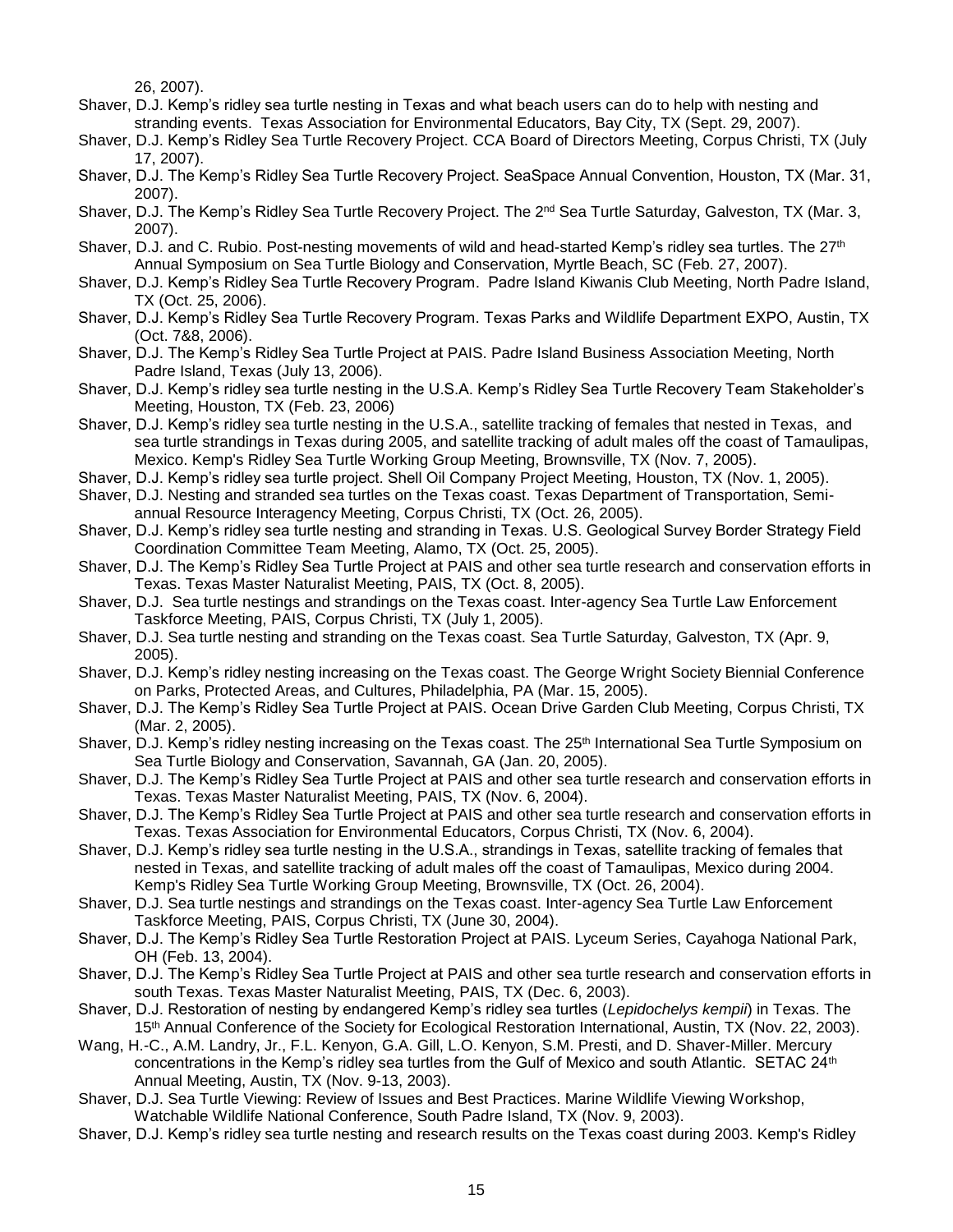Sea Turtle Working Group Meeting, Ciudad Victoria, Tamaulipas, Mexico (Oct. 28, 2003).

- Shaver, D.J. Sea turtle nestings and strandings on the Texas coast. Inter-agency Sea Turtle Law Enforcement Taskforce Meeting, PAIS, Corpus Christi, TX (May 28, 2003).
- Shaver, D.J. The Kemp's Ridley Sea Turtle Project on North Padre Island, Texas. Padre Island Garden Club Meeting, North Padre Island, TX (Mar. 18, 2003).
- Shaver, D.J. The Kemp's Ridley Sea Turtle Project at PAIS and other sea turtle research and conservation efforts in south Texas. Texas Master Naturalist Meeting, PAIS, TX (Feb. 1, 2003).
- Shaver, D.J. Sea turtle research and conservation efforts in south Texas. Caesar Kleberg Wildlife Research Institute Seminar Series, Kingsville, TX (Jan. 23, 2003).
- Shaver, D.J. Kemp's ridley sea turtle nesting in Texas and other sea turtle work. Coastal Bend Bays Foundation's Monthly Coastal Issues Forum, Corpus Christi, TX (Dec. 9, 2002).
- Shaver, D.J. Kemp's ridley sea turtle experimental imprinting and nesting work in Texas, Fuerteventura, Canary Islands (Dec. 2, 2003).
- Shaver, D.J. Working together to restore the Kemp's ridley sea turtle in Texas. The 11<sup>th</sup> U.S./Mexico Border States Conference on Recreation, Protected Areas, and Wildlife, McAllen, TX (Oct. 30, 2002).
- Shaver, D.J. Kemp's ridley sea turtle nesting and research results on the Texas coast during 2002. Kemp's Ridley Sea Turtle Working Group Meeting, Albuquerque, NM (Oct. 23, 2002).
- Shaver, D.J. Sea turtle strandings on the Texas coast during 2002. Kemp's Ridley Sea Turtle Working Group Meeting, Albuquerque, NM (Oct. 23, 2002).
- Shaver, D.J. The experimental project to establish a secondary nesting colony of Kemp's ridley turtles in Texas. Columbia Environmental Research Center Annual Laboratory Meeting, Columbia, MO (Oct. 2, 2002).
- Lewison, B., L. Crowder, and D.J. Shaver. Evaluating the impact of turtle excluder devices on strandings in the western Gulf of Mexico. The 22<sup>nd</sup> Annual Symposium on Sea Turtle Biology and Conservation, Miami, FL (Apr. 4-7, 2002).
- Shaver, D.J., R.A. Byles, B.A. Schroeder, J. Pena, P.M. Burchfield, R. Marquez, and H.J. Martinez. Movements of adult male Kemp's ridley sea turtles (*Lepidochelys kempii*) in the Gulf of Mexico investigated by satellite telemetry. The 22<sup>nd</sup> Annual Symposium on Sea Turtle Biology and Conservation, Miami, FL (Apr. 4-7, 2002).
- Shaver, D.J. Sea turtle biology and projects in south Texas. Botanical Research Institute of Texas Meeting, Corpus Christi, TX (Mar. 14, 2002).
- Shaver, D.J. Kemp's ridley sea turtle protection in Texas. Bi-national Lower Rio Grande Ecosystem Management Team Meeting, South Padre Island, Texas (Feb. 12, 2002).
- Shaver, D.J. Endangered sea turtles of the Gulf of Mexico. U.S. Geological Survey Border Strategy Team Meeting, Corpus Christi, TX (Jan. 15, 2002).
- Shaver, D.J. Sea turtle nesting in south Texas. The 2<sup>nd</sup> Annual South Texas Wildlife and Birding Festival, Kingsville, TX (Nov. 9, 2001).
- Shaver, D.J. Results from the 2001 Kemp's ridley sea turtle project on North Padre Island, Kemp's ridley nesting in the U.S., satellite tracking of adult Kemp's ridley turtles that nested in south Texas in 2001, satellite tracking of adult male Kemp's ridley turtles in the western Gulf of Mexico, and sea turtle strandings and nestings along the Texas coast during 2001. Kemp's Ridley Sea Turtle Working Group Meeting, Brownsville, TX (Nov. 5, 2001).
- Shaver, D.J. Training session on stranded sea turtle documentation and necropsy for biologists working on Gulf coast of Mexico. Rancho Nuevo, Mexico (Aug. 11, 2001).
- Shaver, D.J. Crossing boundaries to increase nesting by Kemp's ridley sea turtles at PAIS and in south Texas. Crossing Boundaries in Park Management on the Ground, in the Mind, and Among Disciplines; The George Wright Society Biennial Conference, Denver, CO (Apr. 17, 2001).
- Shaver, D.J. Sea turtle research at Padre Island. Department of the Interior, U.S./Mexico Border Field Coordinating Committee (FCC) Meeting, Corpus Christi, Texas (Apr. 5, 2001).
- Shaver, D.J. The ecology of sea turtles in Texas. Oportunidades para Enfrentar los Impactos Humanos en los Ecosistemas del Golfo de Mexico, Ciudad Victoria, Tamaulipas, Mexico (Mar. 8, 2001).
- Shaver, D.J. Movements of juvenile green turtles in and from a south Texas developmental habitat. The 21st Annual Symposium on Sea Turtle Biology and Conservation, Philadelphia, PA (Feb. 27, 2001).
- Shaver, D.J. Research, monitoring, and conservation activities for nesting sea turtles in Texas. Daughters of the American Revolution Meeting, Corpus Christi, TX (Feb. 16, 2001).
- Shaver, D.J. Sea turtle research and conservation projects in Texas. Rotary Club Meeting, Corpus Christi, TX (Jan. 24, 2001).
- Shaver, D.J. Sea turtle research and conservation projects in Texas. Optimist's Club Meeting, Corpus Christi, TX (Nov. 22, 2000).
- Shaver, D.J. Overview of Padre Island Field Research Station research and monitoring programs. Seminar Series, Columbia Environmental Research Center, Columbia, MO (Oct. 18, 2000).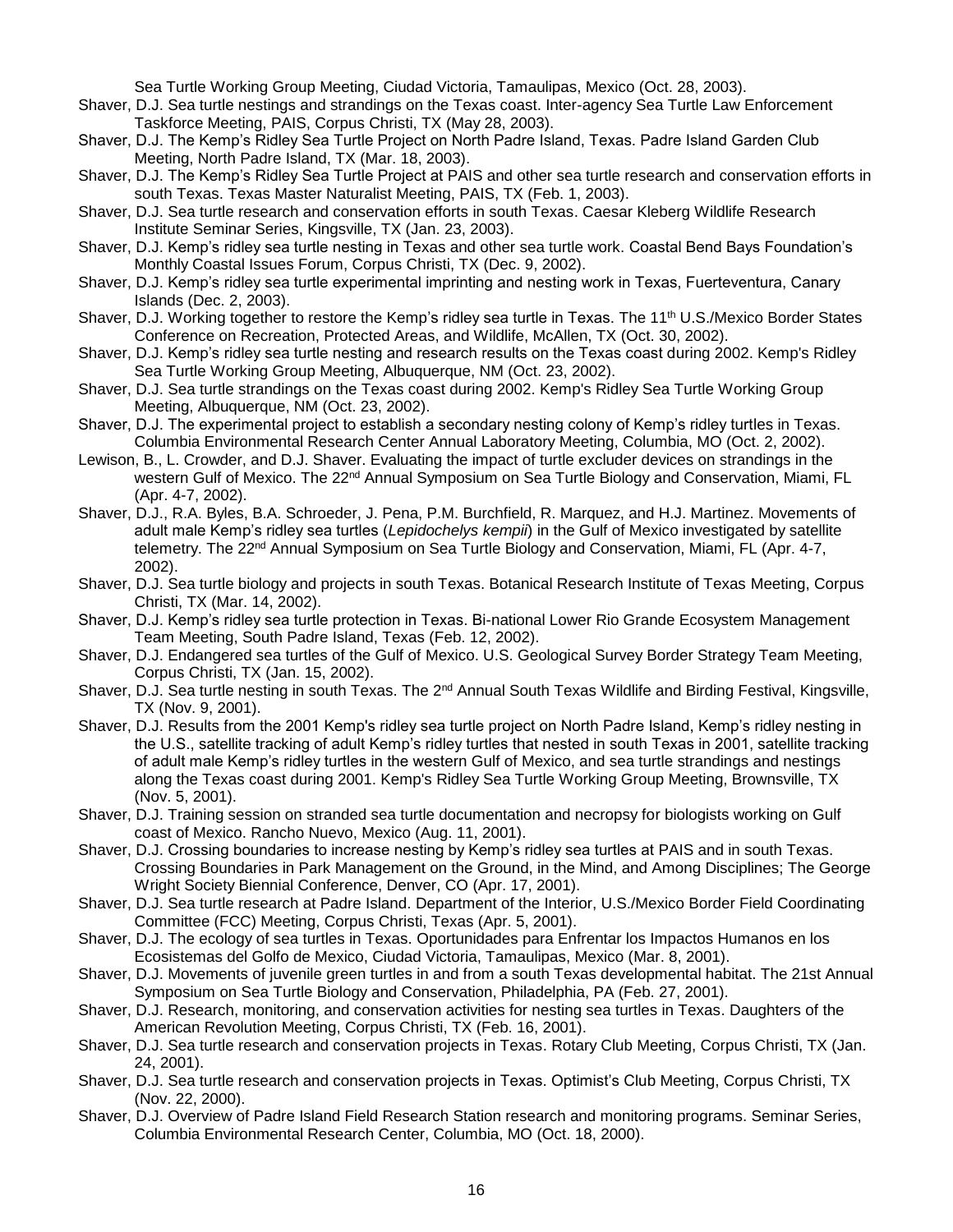- Shaver, D.J. Results from the 2000 Kemp's ridley sea turtle project on North Padre Island, satellite tracking of adult Kemp's ridley turtles that nested in south Texas in 2000, and sea turtle strandings and nestings along the Texas coast during 2000. Kemp's Ridley Sea Turtle Working Group Meeting, Brownsville, TX (Oct. 25, 2000).
- Shaver, D.J. Sea turtle nestings and strandings on the Texas coast. Lone Star Chapter of the Sierra Club, 2000 Celebration, PAIS, Corpus Christi, TX (Oct. 21, 2000).
- Shaver, D.J. Sea turtle nestings and strandings on the Texas coast. Texas Parks and Wildlife Department Commission Meeting regarding revision of the Texas Shrimp Fisheries Management Plan, Austin, TX (Aug. 31, 2000).
- Shaver, D.J. Sea turtle nestings and strandings on the Texas coast. Texas Parks and Wildlife Department Public Hearing regarding revision of the Texas Shrimp Fisheries Management Plan, Corpus Christi, TX (July 18, 2000).
- Shaver, D.J. Sea turtle nestings on the Texas coast. Inter-agency Sea Turtle Law Enforcement Taskforce Meeting, PAIS, Corpus Christi, TX (Mar. 31, 2000).
- Shaver, D.J. Sea turtle strandings on the Texas coast. Inter-agency Sea Turtle Law Enforcement Taskforce Meeting, PAIS, Corpus Christi, Texas (Mar. 31, 2000).Shaver, D.J. The experimental project to increase nesting by critically endangered Kemp's ridley sea turtles on the Texas coast. The 103rd Annual Meeting of the Texas Academy of Science, Texas A&M University at Kingsville, Kingsville, TX (Mar. 11, 2000).
- Shaver, D.J. Distribution, residency, and seasonal movements of the green sea turtle, *Chelonia mydas* (Linnaeus, 1758), in Texas. The 103rd Annual Meeting of the Texas Academy of Science, Texas A&M University at Kingsville, Kingsville, TX (Mar. 10, 2000).
- Shaver, D.J. Green sea turtles (*Chelonia mydas*) in a south Texas developmental habitat. The 20th Annual Symposium on Sea Turtle Biology and Conservation. Orlando, FL (Mar. 1-3, 2000).
- Shaver, D.J. Distribution, residency, and seasonal movements of the green sea turtle, *Chelonia mydas* (Linnaeus, 1758), in Texas. Dissertation defense, Texas A&M University, College Station, TX (Feb. 21, 2000).
- Shaver, D.J. Nestings, strandings, and satellite tracking of Kemp's ridley sea turtles on the Texas coast. Texas Parks and Wildlife Department Coastal Fisheries Division annual staff meeting, San Antonio, TX (Feb. 3, 2000).
- Shaver, D.J. Results from the 1999 Kemp's ridley sea turtle project at PAIS, satellite tracking of adult Kemp's ridley turtles that nested in south Texas in 1999, and sea turtle strandings along the Texas coast during 1999. Kemp's Ridley Sea Turtle Working Group Meeting, Corpus Christi, TX (Dec. 9, 1999).
- Shaver, D.J. Sea turtle protection efforts on the Texas coast. The 3rd Annual Texas Coastal Issues Conference, South Padre Island, TX (Oct. 18, 1999).
- Shaver, D.J. Sea turtle strandings on the Texas coast and implications to efforts to increase Kemp's ridley nesting there. Annual Meeting of the Executive Committee of the Lone Star Chapter of the Sierra Club, Port Aransas, TX (Sept. 17, 1999).
- Shaver, D.J. U.S. Geological Survey/National Park Service Kemp's ridley sea turtle research and monitoring programs in Texas. Gulf of Mexico Marine Protected Species Workshop, Kenner, LA (June 16, 1999).
- Shaver, D.J. Sea turtle strandings and nestings on the Texas coast and the importance of turtle excluder device enforcement activities. Site visit by the U.S. Coast Guard and Deputy Administrator of the Department of Transportation, PAIS, Corpus Christi, TX (Mar. 26, 1999).
- Shaver, D.J. The Kemp's ridley imprinting project at PAIS and Kemp's ridley nestings on the Texas coast. The 2nd International Symposium on Kemp's Ridley Sea Turtle Biology, Conservation, and Management, South Padre Island, TX (Mar. 2, 1999).
- Shaver, D.J. Sea turtle research and conservation projects conducted at PAIS. National Park Service 1st Intermountain Regional Resource Management Conference, Corpus Christi, TX (Jan. 27, 1999).
- Shaver, D.J. Results from the 1998 Kemp's ridley sea turtle project at PAIS, satellite tracking of adult Kemp's ridley turtles that nested in south Texas in 1998, and sea turtle strandings along the Texas coast during 1998. Kemp's Ridley Sea Turtle Working Group Meeting, Corpus Christi, TX (Dec. 2, 1998).
- Shaver, D.J. Sea turtle strandings and nestings on the Texas coast. Texas Parks and Wildlife Department Sea Turtle Workshop, Corpus Christi, Texas (Oct. 17, 1998).
- Shaver, D.J. Sea turtle strandings in the Gulf of Mexico. Sharing our Gulf Conference, College Station, TX (June 10- 11, 1998).
- Shaver, D.J. Kemp's ridley recovery program at PAIS and sea turtle strandings on the Texas coast. Coastal Bend Bays Foundation Meeting, Corpus Christi, TX (May 11, 1998).
- Shaver, D.J. Sea turtle research, monitoring, and conservation projects conducted at the Padre Island Field Research Station. Laboratory Conference, Columbia Environmental Research Center, Columbia, MO (Apr. 14, 1998).
- Shaver, D.J. Sea turtle strandings in Texas. Sea Turtle Health Assessment Workshop, Miami, FL (Feb. 2-3, 1998).
- Shaver, D.J. Shared resources: marine turtle programs, Kemp's ridley sea turtle project, PAIS, Texas. Minerals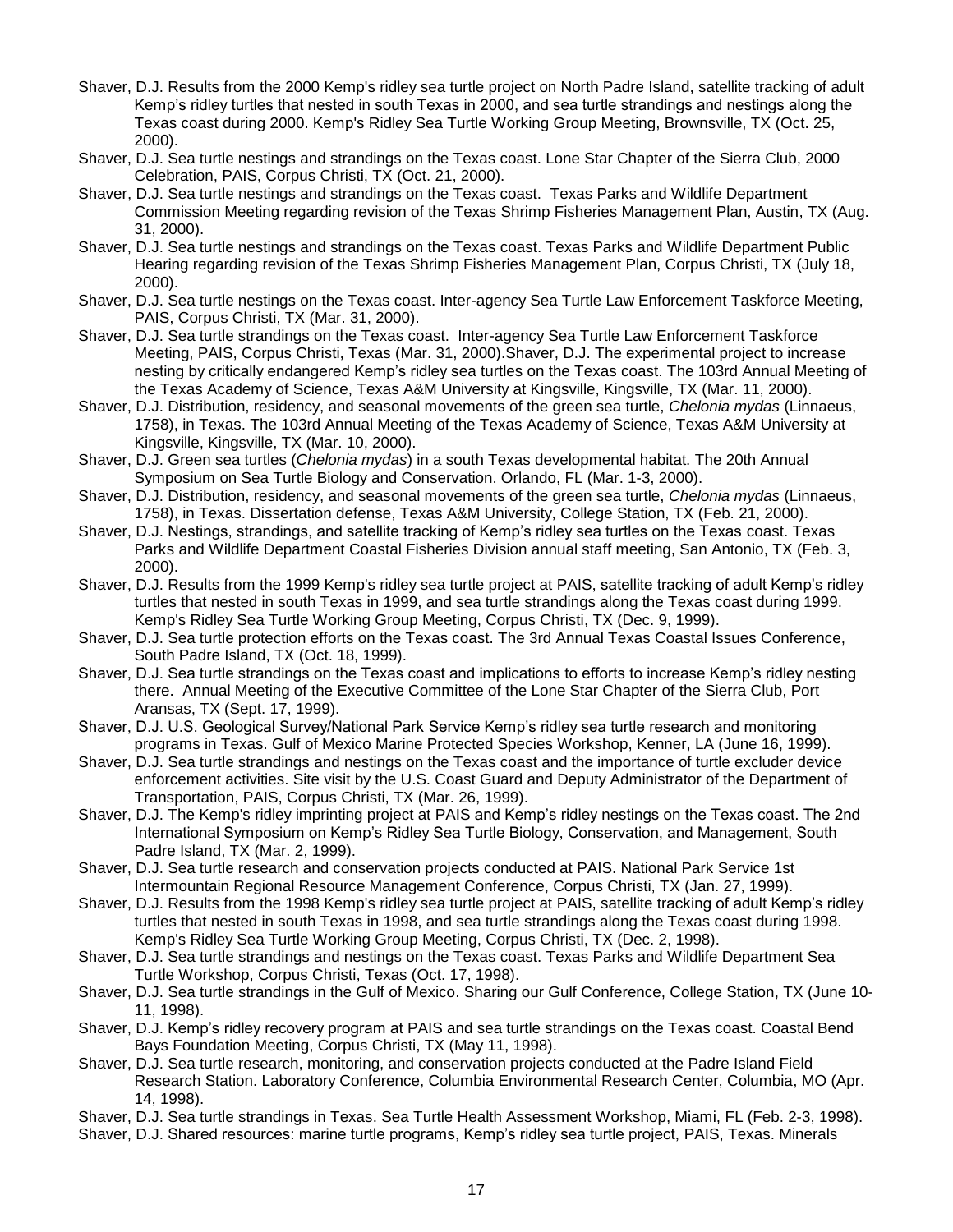Management Service 17th Information Transfer Meeting, New Orleans, LA (Dec. 16-18, 1997).

- Shaver, D.J. Results from the 1997 Kemp's ridley sea turtle project at PAIS and sea turtle strandings along the Texas coast during 1997. Kemp's Ridley Sea Turtle Working Group Meeting, Brownsville, TX (Nov. 1997).
- Shaver, D.J. The bi-national project to establish a secondary nesting colony of Kemp's ridley sea turtles at PAIS. U.S./Mexico Border Field Coordinating Committee (FCC) Meeting, New Orleans, LA (Apr. 16, 1997).
- Shaver, D.J. Kemp's ridley sea turtle nesting on the Texas coast, 1979-1996. The 17th Annual Symposium on Sea Turtle Biology and Conservation, Orlando, Florida (Mar. 4-8, 1997).
- Shaver, D.J. Kemp's ridley turtles from an international project return to Texas to nest. Minerals Management Service 16th Information Transfer Meeting, New Orleans, LA (Dec. 10-12, 1996).
- Shaver, D.J. Returning home: Kemp's ridley sea turtles at PAIS. U.S. Geological Survey Headquarters Seminar Series, Reston, VA (Oct. 31, 1996).
- Shaver, D.J. Sea turtle projects conducted by the Padre Island Field Station. U.S. Geological Survey Combined Management Team Meeting, Reston, VA (Oct. 30, 1996).
- Shaver, D.J. Results from the 1996 Kemp's ridley sea turtle project at PAIS. Kemp's Ridley Sea Turtle Working Group Meeting, Albuquerque, NM (Oct. 29, 1996).
- Shaver, D.J. Sea turtle strandings along the Texas coast during 1996. Kemp's Ridley Sea Turtle Working Group Meeting, Albuquerque, NM (Oct. 29, 1996).
- Shaver, D.J., and P.T. Plotkin. Marine debris ingestion by sea turtles in south Texas: pre- and post-MARPOL Annex V. The 16th Annual Symposium on Sea Turtle Biology and Conservation, Hilton Head, SC (Feb. 29, 1996).
- Shaver, D.J. Results from the 1995 Kemp's ridley sea turtle project at PAIS. Kemp's Ridley Sea Turtle Working Group Meeting, College Station, TX (Nov. 6, 1995).
- Shaver, D.J. Sea turtle strandings along the Texas coast during 1995. Kemp's Ridley Sea Turtle Working Group Meeting, College Station, TX (Nov. 6, 1995).
- Shaver, D.J. Sea turtle strandings along the Texas coast. George Wright Society 8th Conference on Research and Resource Management in Parks and Public Lands, Portland, OR (Apr. 18-21, 1995).
- Shaver, D.J. Record numbers of sea turtle strandings along the Texas coast during 1994. The 15th Annual Symposium on Sea Turtle Biology and Conservation, Hilton Head, SC (Feb. 20-25, 1995).
- Shaver, D.J. Sea turtle strandings along the Texas coast. Minerals Management Service 14th Information Transfer Meeting, New Orleans, LA (Nov. 15, 1994).
- Shaver, D.J. Results from the 1994 Kemp's ridley sea turtle project at PAIS. Kemp's Ridley Sea Turtle Working Group Meeting, Brownsville, TX (Oct. 11-13, 1994).
- Shaver, D.J. Sea turtle strandings along the Texas coast during 1994. Kemp's Ridley Sea Turtle Working Group Meeting, Brownsville, TX (Oct. 11-13, 1994).
- Shaver, D.J. Sea turtle strandings along the Texas coast during 1994. Texas Mortalities Workshop, Galveston, TX (Aug. 10, 1994).
- Shaver, D.J. Relative abundance, temporal patterns, and growth of sea turtles in the Mansfield Channel, Texas. Seminar Series, National Wetlands Research Center, Lafayette, LA (Feb. 1, 1994).
- Shaver, D.J. Results from the 1993 Kemp's ridley sea turtle project at PAIS. Kemp's Ridley Sea Turtle Working Group Meeting, Padre Island, TX (Nov. 9-10, 1993).
- Shaver, D.J. Sea turtle projects at PAIS. Threatened and Endangered Species Workshop, Albuquerque, NM (Aug. 17-20, 1993).
- Shaver, D.J. Sea turtle abundance, seasonality, and growth at the Mansfield Channel, Texas. Combined Meetings of: American Society of Ichthyologists and Herpetologists, The Herpetologists' League, 17th Annual Larval Fish Conference, and American Elasmobranch Society, Austin, TX (June 27-31, 1993).
- Shaver, D.J. Sea turtle abundance, seasonality, and growth at the Mansfield Channel, Texas. The 13th Annual Symposium on Sea Turtle Biology and Conservation, Jekyll Island, GA (Feb. 23-27, 1993).
- Shaver, D.J. Results from the 1992 Kemp's ridley sea turtle project at PAIS. Kemp's Ridley Sea Turtle Working Group Meeting, Albuquerque, NM (Oct. 14-15, 1992).
- Shaver, D.J. Ecology of sea turtles in the Laguna Madre, Texas and adjoining passes. The 5th U.S./Mexico Border Conference on Recreation, Parks and Wildlife, Las Cruces, NM (Sept., 1992).
- Shaver, D.J. Results from the 1991 Kemp's ridley sea turtle project at PAIS. Kemp's Ridley Sea Turtle Working Group Meeting, Jekyll Island, GA (Feb.1992).
- Shaver, D.J. The status of sea turtles in the Lower Laguna Madre, Texas. Lower Laguna Madre Foundation Fall Information Workshop, South Padre Island, TX (Oct. 1991).
- Shaver, D.J. The Kemp's ridley sea turtle project at PAIS. The 4th U.S./Mexico Border Conference on Recreation, Parks and Wildlife, Chihuahua, Chihuahua, Mexico (May, 1991).
- Caillouet, C.W., Jr., M.J. Duronslet, A.M. Landry, Jr., and D.J. Shaver. Sea turtle strandings and shrimping effort on coasts of southwestern Louisiana and Texas. The 11th Annual Workshop on Sea Turtle Conservation and Biology, Jekyll Island, GA (Feb. 26 – Mar. 2, 1991).
- Shaver, D.J. Results from the 1990 Kemp's ridley sea turtle project at PAIS. Kemp's Ridley Sea Turtle Working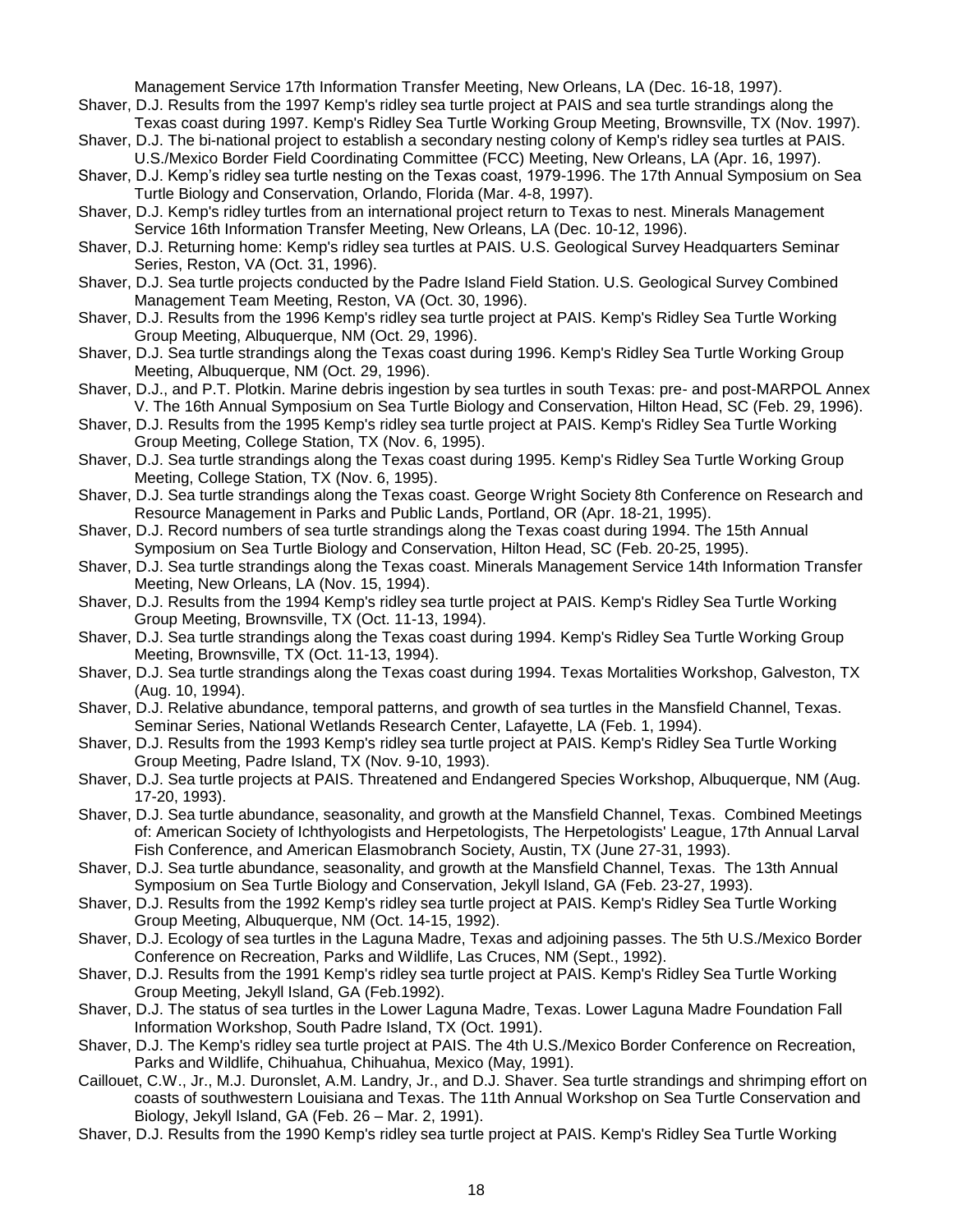Group Meeting, Albuquerque, NM (Oct.1990).

- Shaver, D.J. The feeding ecology of Kemp's ridley in south Texas waters. The 10th Annual Workshop on Sea Turtle Biology and Conservation, Hilton Head, SC (Feb. 20-25, 1990).
- Shaver, D.J. Sea turtles in south Texas inshore waters. The 10th Annual Workshop on Sea Turtle Biology and Conservation, Hilton Head, South Carolina (Feb. 20-25, 1990).
- Shaver, D.J. Sea turtles in south Texas inshore waters. The 2nd Annual South Texas Bays and Estuaries Meeting, Port Aransas, TX (Feb., 1990).
- Shaver, D.J. Results from the 1989 Kemp's ridley sea turtle project at PAIS. Kemp's Ridley Sea Turtle Working Group Meeting, Albuquerque, NM (Oct. 1989).
- Shaver, D.J. Results from eleven years of incubating Kemp's ridley sea turtle eggs at PAIS. The 9th Annual Workshop on Sea Turtle Conservation and Biology, Jekyll Island, GA (Feb. 7-11, 1989).
- Shaver, D.J. Numerous training sessions for Sea Turtle Stranding and Salvage Network participants in Texas regarding sea turtle biology, documentation and protection of stranded turtles, and detection and protection of sea turtle nests (1989-present).
- Shaver, D.J. Results from the 1988 Kemp's ridley sea turtle project at PAIS. Kemp's Ridley Sea Turtle Working Group Meeting, Brownsville, TX (Oct. 1988).
- Shaver, D.J. Factors affecting hatching success of Kemp's ridley sea turtle eggs. El V Encuentro Interuniversitario Sobre Tortugas Marinas, Morelia, Michoacan, Mexico (June 8-11, 1988).
- Shaver, D.J. Training sessions for biologists working at Kemp's ridley nesting beach at Rancho Nuevo, Tamaulipas, Mexico on methodology for monitoring and manipulating incubation temperatures of eggs and investigating embryology of unhatched eggs (Apr., 1988).
- Shaver, D.J., D.W. Owens, A.H. Chaney, C.W. Caillouet, Jr., P.M. Burchfield, and R. Marquez M. Styrofoam box and beach temperatures in relation to incubation and sex ratios of Kemp's ridley sea turtles. The 8th Annual Workshop on Sea Turtle Conservation and Biology, Fort Fisher, NC (Feb. 24-26, 1988).
- Shaver, D.J. Special status species case history: Kemp's ridley sea turtle. National Park Service Critical Natural Resources Issues Interpretation Workshop, Harper's Ferry, WV (Sept. 1987).
- Shaver, D.J. Results from the 1986 Kemp's ridley sea turtle project at PAIS. Kemp's Ridley Sea Turtle Working Group Meeting, Santa Fe, New Mexico (Oct. 1986).
- Shaver, D.J. The role of PAIS in the International Kemp's Ridley Sea Turtle Restoration and Enhancement Project. Texas Academy of Science 1986 Symposium, Kingsville, TX (Mar.1986).
- Shaver, D.J. Numerous media interviews (television, radio, newspaper, book and magazine) about sea turtles (1986-present).
- Shaver, D.J. Numerous training sessions to National Park Service, National Biological Service, U.S. Geological Survey, U.S. Fish and Wildlife Service, University of Texas, Texas Parks and Wildlife Department, and other agency and university personnel in Texas regarding methodology for detection, documentation, and protection of sea turtle nests and stranded sea turtles (1985-present).
- Shaver, D.J., and A.H. Chaney. The results of an analysis of unhatched Kemp's ridley sea turtle eggs. The 1st International Symposium on Kemp's Ridley Sea Turtle Biology, Conservation and Management, Galveston, TX (Oct. 1-4, 1985).

#### **SCIENTIFIC POSTERS**

- Hurtado, L.A., X. Da la Rosa-Reyna, Mariana Mateos, Isabel Caballero, and Donna Shaver. Conservation genetics of the Kemp's ridley sea turtle. Coastal and Ocean Science at Work for Texans, 2019 Texas Sea Grant Symposium, College Station, Texas (April 9, 2019)
- Shaver, D.J., C.M. Purvin, M.R. Villalba-Guerra, and H.R. Frandsen. Hypothermic stunning of green sea turtles (*Chelonia mydas*) in Texas, Winter 2014-2015. Coastal and Ocean Science at Work for Texans, 2019 Texas Sea Grant Symposium, College Station, Texas (April 9, 2019)
- Rafferty, P.S., D.J. Shaver, H.R. Frandsen, and M. Montello. First Kemp's ridley sea turtle (*Lepidochelys kempii*) nest documented in New York, USA. 39<sup>th</sup> Annual Symposium on Sea Turtle Biology and Conservation, Charleston, SC (Feb. 2019).
- Skoruppa, M.K., L.J. Pena, and D.J. Shaver 2018. 40 years of Kemp's ridley sea turtle conservation. Southeast Regional Sea Turtle Meeting 2018. Myrtle Beach, SC. (Feb. 13-15, 2018).
- Culver, M., J.C. Gibeaut, D.J. Shaver, P. Tissot, and M.J. Starek. 2017. Beach geomorphology and Kemp's ridley (*Lepidochelys kempii*) nest site selection along Padre Island, Texas, USA. AGU Fall Meeting in the Coastal Geomorphology and Morphodynamics Session of the Earth and Planetary Surface Processes Section. New Orleans, LA (Dec. 2017).
- Hart, K.M., A.R. Sartain, I. Fujisaki, M.M. Lamont, D. Bucklin, C. Rubio, R. de Jesus Gonzales Diaz Miron, P. Burchfield, and D.J. Shaver. Shared foraging areas in the Gulf of Mexico for two imperiled species: Kemp's ridley and loggerhead sea turtles. 2016 Gulf of Mexico Oil Spill and Ecosystem Science Conference, Tampa, FL (Feb. 1-4, 2016).